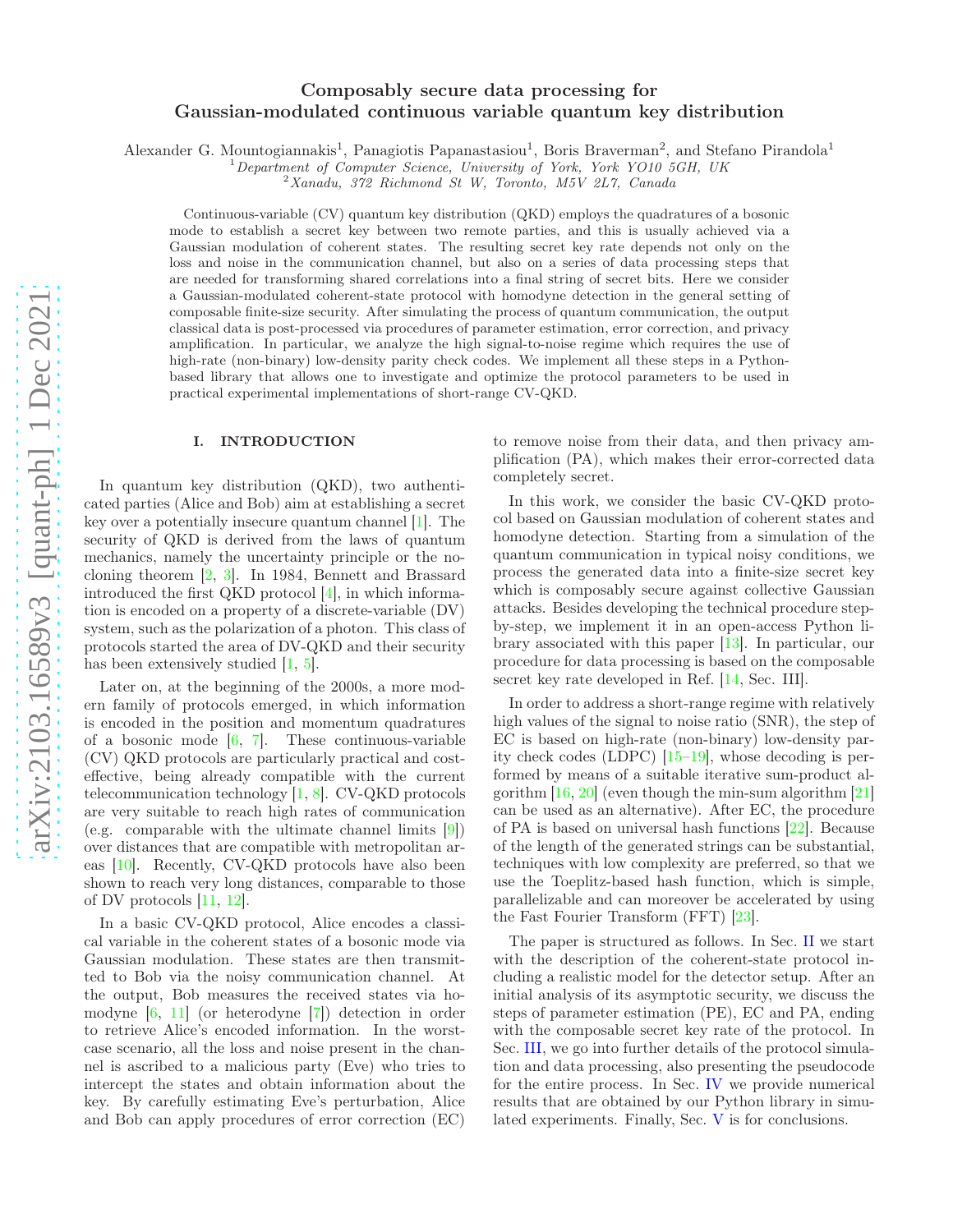

<span id="page-1-1"></span>FIG. 1: Structure of a CV-QKD protocol with (Gaussianmodulated) coherent states considering a receiver that might have trusted levels of inefficiency and electronic noise. In the middle, the thermal-loss channel is induced by the collective Gaussian attack of Eve, who uses a beam splitter with transmissivity T and a TMSV state with variance  $\omega$ . Eve's outputs are stored in quantum memories (QM) for a later quantum measurement, whose optimal performance is bounded by the Holevo information.

# <span id="page-1-0"></span>II. COHERENT-STATE PROTOCOL AND SECURITY ANALYSIS

#### A. General description and mutual information

Assume that Alice prepares a bosonic mode A in a coherent state  $|\alpha\rangle$  whose amplitude is Gaussian-modulated (see Fig. [1](#page-1-1) for a schematic). In other words, we may write  $\alpha = (q + ip)/2$ , where  $x = q, p$  is the mean value of the generic quadrature  $\hat{x} = \hat{q}, \hat{p}$ , which is randomly chosen according to a zero-mean Gaussian distribution  $\mathcal{N}(0, \sigma_x^2)$  with variance  $\sigma_x^2 := \mu - 1 \geq 0$ , i.e., according to the Gaussian probability density

$$
p_N(x) = (\sqrt{2\pi}\sigma_x)^{-1} \exp[-x^2/(2\sigma_x^2)].
$$
 (1)

Note that we have  $q = 2 \text{Re }\alpha$  and  $p = 2 \text{Im }\alpha$  (in fact, we use the notation of Ref. [\[8](#page-18-7), Sec. II], where  $[\hat{q}, \hat{p}] = 2i$  and the vacuum state has noise-variance equal to 1). Then,  $\sigma_x^2$  represents the modulation variance while  $\mu$  is the total signal variance (including the vacuum noise).

The coherent state is sent through an optical fiber of length L, which can be modelled as a thermal-loss channel with transmissivity  $T = 10^{-\frac{AL}{10}}$  (e.g.,  $A =$ 0.2 dB/km) and thermal noise  $\omega = 2\bar{n} + 1$ , where  $\bar{n}$ is the thermal number associated with an environmental mode E. The process can equivalently be represented by a beam splitter with transmissivity  $T$  mixing Alice's mode A with mode E, which is in a thermal state with  $\bar{n}$ mean photons. The environmental thermal state can be purified in a two-mode squeezed vacuum state (TMSV)  $\Phi_{eE}$ , i.e., a Gaussian state for modes e and E, with zero mean and covariance matrix (CM) [\[8\]](#page-18-7)

$$
\mathbf{V}_{eE}(\omega) = \begin{pmatrix} \omega \mathbf{I} & \sqrt{\omega^2 - 1} \mathbf{Z} \\ \sqrt{\omega^2 - 1} \mathbf{Z} & \omega \mathbf{I} \end{pmatrix}, \quad (2)
$$

where  $I := diag(1, 1)$  and  $\mathbf{Z} := diag(1, -1)$ . This dilation based on a beamsplitter and a TMSV state is known as an "entangling cloner" attack and represents a realistic collective Gaussian attack [\[24\]](#page-19-12) (see Fig. [1\)](#page-1-1). Recall that the class of collective Gaussian attacks is optimal for Gaussian-modulated CV-QKD protocols [\[1\]](#page-18-0).

At the other end of the channel, Bob measures the incoming state using a homodyne detector with quantum efficiency  $\eta$  and electronic noise  $v_{el}$  (we may also include local coupling losses in parameter  $\eta$ ). The detector is randomly switched between the two quadratures. Let us denote by  $\hat{y}$  the generic quadrature of Bob's mode B just before the (ideal) homodyne detector. Then, the outcome y of the detector satisfies the input-output formula

<span id="page-1-2"></span>
$$
y = \sqrt{T\eta}x + z,\tag{3}
$$

where  $z$  is (or approximately is) a Gaussian noise variable with zero mean and variance

<span id="page-1-3"></span>
$$
\sigma_z^2 = 1 + v_{\rm el} + \eta T \xi,\tag{4}
$$

with  $v_{el}$  being the electronic noise of the setup and  $\xi$  is channel's excess noise, defined by

<span id="page-1-4"></span>
$$
\xi := \frac{1 - T}{T} (\omega - 1). \tag{5}
$$

Here it is important to make two observations. The first consideration is about the general treatment of the detector at Bob's side, where we assume the potential presence of trusted levels of quantum efficiency and electronic noise. In the worst-case scenario, these levels can be put equal to zero and assume that these contributions are implicitly part of the channel transmissivity and excess noise. In other words, one has  $T\eta \to T$  in Eq. [\(3\)](#page-1-2), while  $v_{el}$  becomes part of  $\xi$  in Eq. [\(4\)](#page-1-3), so that  $\xi \rightarrow \xi + v_{el}/T$  in Eq. [\(5\)](#page-1-4). The second point is that there might be other imperfections in Alice's and Bob's setups that are not mitigated or controllable by the parties (e.g., modulation and phase noise). These imperfections are automatically included in the channel loss and noise via the general relations of Eqs.  $(3)$  and  $(4)$ . Furthemore, the extra noise contributions can be considered to be Gaussian in the worst-case scenario, resorting to the optimality of Gaussian attacks in CV-QKD [\[1\]](#page-18-0).

Assuming the general scenario in Fig. [1,](#page-1-1) let us compute Alice and Bob's mutual information. From Eq. [\(3\)](#page-1-2), we calculate the variance of  $y$ , which is equal to

$$
\sigma_y^2 = T\eta \sigma_x^2 + \sigma_z^2
$$
  
=  $T\eta(\mu - 1 + \xi) + 1 + \nu_{el}$ . (6)

For the conditional variance, we compute

$$
\sigma_{y|x}^2 = \sigma_y^2(\mu = 1) = \eta T \xi + 1 + \nu_{\text{el}}.\tag{7}
$$

The mutual information associated with the CVs  $x$  and  $y$ is given by the difference between the differential entropy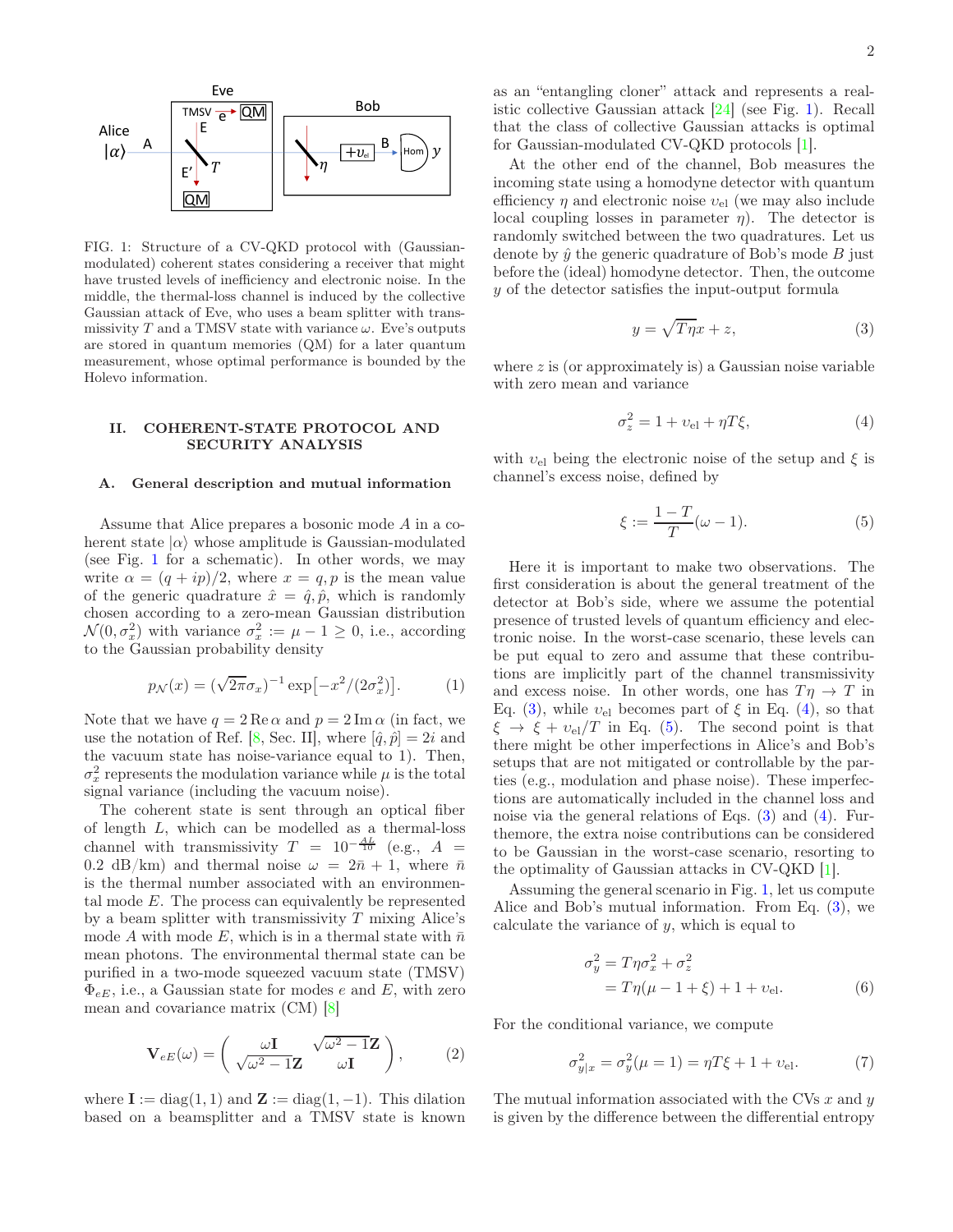$h(y)$  of y and the conditional entropy  $h(y|x)$ , i.e.,

$$
I(x: y) = h(y) - h(y|x) = \frac{1}{2} \log_2 \left(\frac{\sigma_y^2}{\sigma_{y|x}^2}\right) \qquad (8)
$$

$$
= \frac{1}{2} \log_2 \left[ 1 + \frac{\mu - 1}{\xi + (1 + v_{\text{el}})/T\eta} \right]
$$
(9)

$$
= \frac{1}{2}\log_2\left[1 + \text{SNR}\right].\tag{10}
$$

The mutual information has the same value no matter if it is computed in direct reconciliation (DR), where Bob infers Alice's variable, or reverse reconciliation (RR), where Alice infers Bob's variable.

As we can see from the expression above, the mutual information contains the signal-to-noise (SNR) term

$$
SNR = (\mu - 1) / \mathcal{X},\tag{11}
$$

where

$$
\mathcal{X} = \xi + (1 + v_{\rm el})/T\eta \tag{12}
$$

is known as equivalent noise. The joint Gaussian distribution of the two variables  $x$  and  $y$  has zero mean and the following CM

$$
\Sigma_{xy} = \begin{pmatrix} \sigma_x^2 & \rho \sigma_x \sigma_y \\ \rho \sigma_x \sigma_y & \sigma_y^2 \end{pmatrix} \tag{13}
$$

where  $\rho = \mathbb{E}(xy)/\sigma_x \sigma_y$  is a correlation parameter (here  $\mathbb{E}$ denotes the expected value). From the classical formula  $I(x : y) = -(1/2) \log_2(1 - \rho^2)$  [\[25\]](#page-19-13), we see that

<span id="page-2-0"></span>
$$
\rho = \sqrt{\frac{\text{SNR}}{1 + \text{SNR}}}.\tag{14}
$$

It is important to stress that, in order to asymptotically achieve the maximum number of shared bits  $I(x : y)$ per channel use in RR, Bob needs to send  $h(y|x)$  bits through the public channel according to Slepian-Wolf coding [\[26,](#page-19-14) [27](#page-19-15)]. In practice, Alice and Bob will perform a suboptimal procedure of EC/reconciliation revealing more information leak<sub>EC</sub>  $\geq h(y|x)$ . To account for this, one assumes that only a portion  $\beta I(x : y)$  of the mutual information can be achieved by using the reconciliation parameter  $\beta \in [0, 1)$ . This is crucial parameter that depends on various technical quantities as we will see later.

In the ideal case of perfect reconciliation ( $\beta = 1$ ), the mutual information between the parties depends monotonically on the SNR. However, in a realistic case where the reconciliation is not efficient  $(\beta < 1)$ , the extra leaked information  $(1 - \beta)I(x : y)$  also depends on the SNR. Therefore, by trying to balance the terms  $\beta I(x : y)$  and leak<sub>EC</sub> =  $h(y|x) + (1 - \beta)I(x : y)$ , one finds an optimal value for the SNR and, therefore, an optimal value for the total signal variance  $\mu$ . In practice, this optimal working point can be precisely computed only after T and  $\xi$ are estimated through the procedure of PE (which is discussed later in Sec. [II C\)](#page-3-0). However, a rough estimate of

this optimal value can be obtained by an educated guess of the channel parameters (e.g., the approximate transmissivity could be guessed from the length of the fiber and the expected standard loss rate).

## B. Asymptotic key rate

Let us compute the secret key rate that the parties would be able to achieve if they could use the quantum communication channel an infinite number of times. Besides  $\beta I(x : y)$ , we need to calculate Eve's Holevo information  $\chi(E: y)$  on Bob's outcome y. This is in fact the maximum information that Eve can steal under the assumption of collective attacks, where she perturbs the channel in a independent and identical way, while storing all her outputs in a quantum memory (to be optimally measured at the end of the protocol). It is important to stress that, for any processing done by Bob  $y \to y'$ , we have  $\chi(E: y') \leq \chi(E: y)$  so that the latter value can always be taken as an upper bound for the actual eavesdropping performance.

Let us introduce the entanglement-based representation of the protocol, where Alice's input ensemble of coherent states is generated on mode A by heterodyning mode A' of a TMSV  $\Phi_{A'A}$  with variance  $\mu$ . Note that this representation is not strictly necessary in our analysis (which may be carried over in prepare and measure completely), but we adopt it anyway for completeness, so as to give the total state with all the correlations between Alice, Bob and Eve.

The output modes  $A'$  and  $B$  shared by the parties will be in a zero-mean Gaussian state  $\rho_{A'B}$  with CM [\[8](#page-18-7)]

$$
\mathbf{V}_{A'B} = \begin{pmatrix} \mu \mathbf{I} & c\mathbf{Z} \\ c\mathbf{Z} & b\mathbf{I} \end{pmatrix},\tag{15}
$$

where we have set

$$
c := \sqrt{T\eta(\mu^2 - 1)},\tag{16}
$$

$$
b := T\eta(\mu + \xi) + 1 - T\eta + v_{\text{el}}.\tag{17}
$$

Then, the global output state  $\rho_{A'BeE'}$  of Alice, Bob and Eve is zero-mean Gaussian with CM

$$
\mathbf{V}_{A'BeE'} = \begin{pmatrix} \mu \mathbf{I} & c\mathbf{Z} & \mathbf{0} & \zeta \mathbf{Z} \\ c\mathbf{Z} & b\mathbf{I} & \gamma \mathbf{Z} & \theta \mathbf{I} \\ \mathbf{0} & \gamma \mathbf{Z} & \omega \mathbf{I} & \psi \mathbf{Z} \\ \zeta \mathbf{Z} & \theta \mathbf{I} & \psi \mathbf{Z} & \phi \mathbf{I} \end{pmatrix}, \quad (18)
$$

where  $0$  is the  $2 \times 2$  zero matrix and we set

$$
\gamma := \sqrt{\eta(1-T)(\omega^2 - 1)},\tag{19}
$$

$$
\zeta := -\sqrt{(1-T)(\mu^2 - 1)},\tag{20}
$$

$$
\theta := \sqrt{\eta T (1 - T)} (\omega - \mu), \tag{21}
$$

$$
\psi := \sqrt{T(\omega^2 - 1)},\tag{22}
$$

$$
\phi := T\omega + (1 - T)\mu. \tag{23}
$$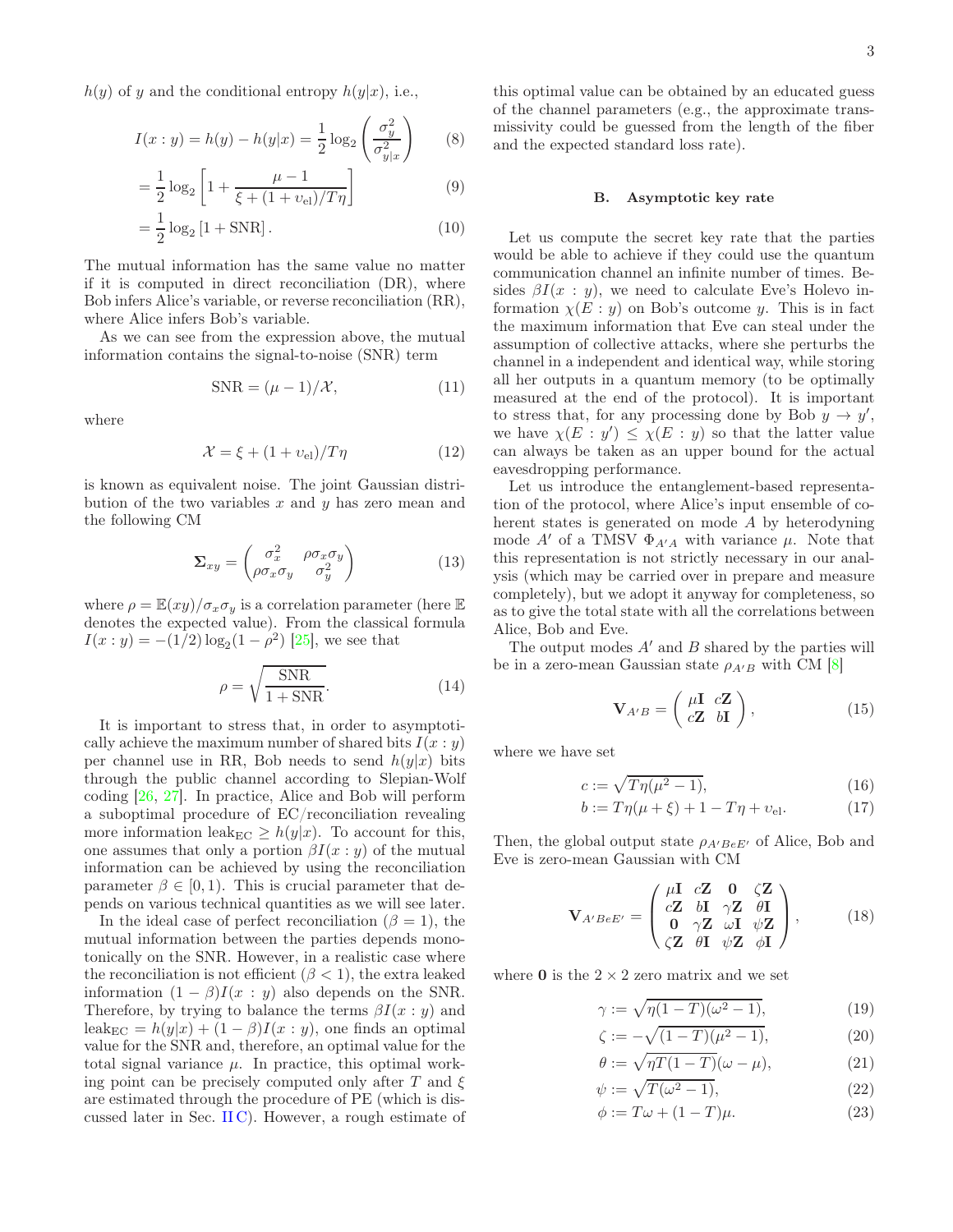To compute the Holevo bound, we need to derive the von Neumann entropies  $S(\rho_{eE'})$  and  $S(\rho_{eE'|y})$  which can be computed from the symplectic spectra of the reduced CM  $\overline{\mathbf{V}}_{eE'}$  and the conditional CM  $\overline{\mathbf{V}}_{eE'|y}$ . Setting

$$
\mathbf{C} = \left(\begin{array}{cc} \gamma \mathbf{Z} & \theta \mathbf{I} \end{array}\right), \ \mathbf{\Pi} := \left(\begin{array}{cc} 1 & 0 \\ 0 & 0 \end{array}\right),\tag{24}
$$

we may use the pseudo-inverse to compute [\[8](#page-18-7)]

$$
\mathbf{V}_{eE'|y} = \mathbf{V}_{eE'} - \mathbf{C}^T [\mathbf{\Pi}(b\mathbf{I})\mathbf{\Pi}]^{-1} \mathbf{C}
$$
 (25)

$$
= \mathbf{V}_{eE'} - b^{-1} \mathbf{C}^T \mathbf{\Pi} \mathbf{C}
$$
 (26)

$$
= \begin{pmatrix} \omega \mathbf{I} & \psi \mathbf{Z} \\ \psi \mathbf{Z} & \phi \mathbf{I} \end{pmatrix} - b^{-1} \begin{pmatrix} \gamma^2 \mathbf{\Pi} & \gamma \theta \mathbf{\Pi} \\ \gamma \theta \mathbf{\Pi} & \theta^2 \mathbf{\Pi} \end{pmatrix} . \tag{27}
$$

Since both  $\mathbf{V}_{eE'}$  and  $\mathbf{V}_{eE'|y}$  are two-mode CMs, it is easy to compute their symplectic spectra, that we denote by  $\{\nu_{\pm}\}\$ and  $\{\tilde{\nu}_{\pm}\}\$ , respectively. Their general analytical expressions are too cumbersome to show here unless we take the limit  $\mu \gg 1$ . For instance, we have  $\nu_+ \rightarrow (1 T\mu$  and  $\nu_{-} \rightarrow \omega$ .

Finally, we may write the Holevo bound as

$$
\chi(E: y) = S(\rho_{eE'}) - S(\rho_{eE'|y})
$$
  
=  $h(\nu_+) + h(\nu_-) - h(\tilde{\nu}_+) - h(\tilde{\nu}_-),$  (28)

where

$$
h(\nu) := \frac{\nu + 1}{2} \log_2 \frac{\nu + 1}{2} - \frac{\nu - 1}{2} \log_2 \frac{\nu - 1}{2}.
$$
 (29)

The asymptotic key rate is given by

$$
R_{\text{asy}} = \beta I(x:y) - \chi(E:y) \tag{30}
$$

$$
= R(\beta, \mu, \eta, \nu_{\rm el}, T, \xi). \tag{31}
$$

Suppose that  $\eta$  and  $v_{el}$  are known and the parties have preliminary estimates of T and  $\xi$ . Then, for a target  $\beta$ , Alice can compute an optimal value  $\mu_{\text{opt}}$  for the signal variance  $\mu$  by optimizing the asymptotic rate in Eq. [\(31\)](#page-3-1).

### <span id="page-3-0"></span>C. Parameter estimation

In a realistic implementation of the protocol, the parties use the quantum channel a finite number N of times. The first consequence of this finite-size scenario is that their knowledge of the channel parameters T and  $\xi$  is not perfect. Thus, once the quantum communication is over, Alice and Bob declare m random instances  $\{x_i\}$ and  $\{y_i\}$  of their local variables x and y. From these instances, they build the maximum-likelihood estimators  $\ddot{T}$ of the transmissivity T and  $\widehat{\Xi}$  of the excess noise variance  $\Xi := \eta T \xi$ , for which they also exploit their knowledge of the trusted levels of detector/setup efficiency  $\eta$  and electronic noise  $v_{el}$ .

Following Ref. [\[28](#page-19-16)], we write

$$
\widehat{T} = \frac{1}{\eta \sigma_x^4} \left( \widehat{C}_{xy} \right)^2 \tag{32}
$$

where

<span id="page-3-3"></span><span id="page-3-2"></span>
$$
\widehat{C}_{xy} = \frac{1}{m} \sum_{i=1}^{m} x_i y_i,
$$
\n(33)

is the estimator for the covariance  $C_{xy} = \sqrt{\eta T} \sigma_x^2$  between  $x$  and  $y$ . This covariance is normally distributed with following mean and variance

$$
\mathbb{E}(\widehat{C}_{xy}) = \sqrt{\eta T} \sigma_x^2 = C_{xy},\tag{34}
$$

$$
\text{Var}(\hat{C}_{xy}) = \frac{1}{m} \left( 2\eta T \left( \sigma_x^2 \right)^2 + \sigma_x^2 \sigma_z^2 \right) := V_{C_{xy}}.
$$
 (35)

Then one can express  $\widehat{T}$  as a (scaled) non-central chisquared variable

$$
\widehat{T} = \frac{V_{C_{xy}}}{\eta^2 \left(\sigma_x^2\right)^2} \left(\frac{\widehat{C}_{xy}}{\sqrt{V_{C_{xy}}}}\right)^2,\tag{36}
$$

since  $\widehat{C}_{xy}/\sqrt{V_{C_{xy}}}$  follows a standard normal distribution. The mean and variance of  $\hat{T}$  is given by the associated noncentral chi-squared parameters  $k = 1$  and  $\lambda = \frac{C_{xy}^2}{V_{Cxy}}$ . Therefore, we obtain

$$
\mathbb{E}(\widehat{T}) = \frac{V_{C_{xy}}}{\eta^2 \left(\sigma_x^2\right)^2} \left(1 + \frac{C_{xy}^2}{V_{C_{xy}}}\right),\tag{37}
$$

and

$$
\text{Var}(\hat{T}) = \frac{2V_{C_{xy}}^2}{\eta^4 \left(\sigma_x^2\right)^4} \left(1 + 2\frac{C_{xy}^2}{V_{C_{xy}}}\right). \tag{38}
$$

<span id="page-3-1"></span>Using Eqs. [\(34\)](#page-3-2) and [\(35\)](#page-3-3), and keeping only the significant terms with respect to  $1/m$ , we have

<span id="page-3-4"></span>
$$
\mathbb{E}(\widehat{T}) = T, \operatorname{Var}(\widehat{T}) = \frac{4}{m} T^2 \left( 2 + \frac{\sigma_z^2}{\eta T \sigma_x^2} \right) := \sigma_T^2. \tag{39}
$$

The estimator for the noise variance  $\sigma_z^2$  is given by

$$
\widehat{\sigma}_z^2 = \frac{1}{m} \sum_{i=1}^m \left( y_i - \sqrt{\eta} \widehat{T} x_i \right)^2.
$$
 (40)

Assuming  $\hat{T} \approx T$  and rescaling by  $1/\sigma_z$  the term inside the brackets in the relation above, we get a standard normal distribution for the variable  $\frac{z_i}{\sigma_z}$  with  $z_i = y_i$  –  $\sqrt{\eta Tx_i}$ . Thus, we obtain

$$
\widehat{\sigma_z^2} = \frac{\sigma_z^2}{m} \sum_{i=1}^m \left(\frac{z_i}{\sigma_z}\right)^2,\tag{41}
$$

and observe that this is a (scaled) chi-squared variable. From the associated chi-squared parameters  $k = m$  (and  $\lambda = 0$ , we calculate the following mean and variance

$$
\mathbb{E}(\widehat{\sigma}_z^2) = \sigma_z^2,\tag{42}
$$

$$
Var(\widehat{\sigma_z^2}) = \frac{2(\sigma_z^2)^2}{m}.
$$
\n(43)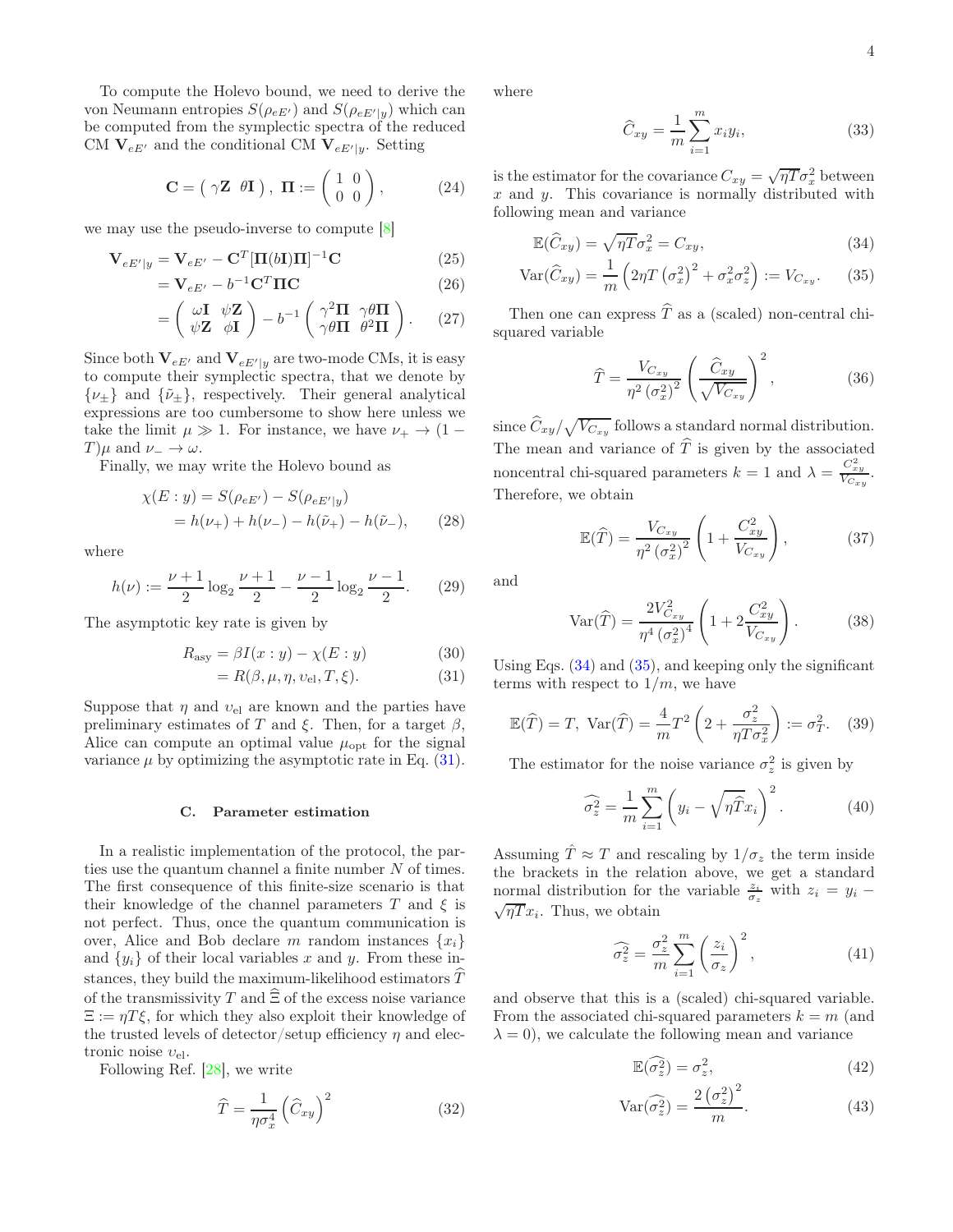Then, from the formula

$$
\sigma_z^2 = 1 + v_{\rm el} + \Xi,\tag{44}
$$

we have that

$$
\widehat{\Xi} = \widehat{\sigma_z^2} - v_{\rm el} - 1,\tag{45}
$$

$$
\mathbb{E}(\widehat{\Xi}) = \Xi,\tag{46}
$$

$$
\text{Var}(\widehat{\Xi}) = \frac{2\left(\sigma_z^2\right)^2}{m} := \sigma_{\Xi}^2. \tag{47}
$$

For *m* sufficiently large, and up to an error probability  $\varepsilon_{\text{PE}}$ , the channel parameters fall in the intervals

$$
T \in [\hat{T} - w\sigma_{\hat{T}}, \hat{T} + w\sigma_{\hat{T}}], \tag{48}
$$

$$
\Xi \in [\widehat{\Xi} - w\sigma_{\widehat{\Xi}}, \widehat{\Xi} + w\sigma_{\widehat{\Xi}}],\tag{49}
$$

where  $\sigma_{\hat{T}}$ ,  $\sigma_{\hat{\Xi}}$  are given by the Eq. [\(39\)](#page-3-4) and [\(47\)](#page-4-0), where we replace the actual values T and  $\sigma_z^2$  with their corresponding estimators. Note that  $w$  is expressed in terms of  $\varepsilon_{\text{PE}}$  via the inverse error function, i.e.,

<span id="page-4-8"></span>
$$
w = \sqrt{2} \,\mathrm{erf}^{-1} (1 - \varepsilon_{\mathrm{PE}}). \tag{50}
$$

The worst-case estimators will be given by

<span id="page-4-7"></span>
$$
T_m = \hat{T} - w\sigma_{\hat{T}}, \ \Xi_m = \hat{\Xi} + w\sigma_{\hat{\Xi}} \tag{51}
$$

so we have  $T \geq T_m$  and  $\Xi \leq \Xi_m$  up to an error  $\varepsilon_{\text{PE}}$  (see [A](#page-14-0)ppendix A for other details on the derivation of  $T_m$ ).

In the next step, Alice and Bob compute an overestimation of Eve's Holevo bound in terms of  $T_m$  and  $\Xi_m$ , so that they may write the modified rate

<span id="page-4-1"></span>
$$
R_m := \beta I(x : y) - \chi(E : y)|_{T_m, \Xi_m}.
$$
 (52)

Accounting for the number of signals sacrificed for PE, the actual rate in terms of bits per channel use is given by the rescaling

$$
R_m \to \frac{n}{N} R_m,\tag{53}
$$

where  $n = N - m$  are the instances for key generation.

Note that, from the estimators  $\widehat{T}$  and  $\widehat{\Xi}$ , the parties may compute an estimator for the SNR, i.e.,

<span id="page-4-3"></span>
$$
\widehat{\text{SNR}} = \frac{(\mu - 1)\eta T}{1 + v_{\text{el}} + \widehat{\Xi}}.\tag{54}
$$

Therefore, in a more practical implementation, the rate in Eq. [\(52\)](#page-4-1) is replaced by the following expression

$$
R_m = \beta I(x:y)|_{\widehat{T}, \widehat{\Xi}} - \chi(E:y)|_{T_m, \Xi_m}, \qquad (55)
$$

$$
I(x:y)|_{\widehat{T},\widehat{\Xi}} = \frac{1}{2}\log_2\left(1+\widehat{\text{SNR}}\right). \tag{56}
$$

For a fixed  $\beta$ , the parties could potentially optimize the SNR over the signal variance  $\mu$ . In fact, before the quantum communication, they may use rough estimates about

transmissivity and excess noise to compute value  $\mu_{\text{opt}}(\beta)$ that maximizes the asymptotic key rate.

In a practical implementation, the data generated by the QKD protocol is sliced in  $n_{\text{bks}} \gg 1$  blocks, each block being associated with the quantum communication of N points (modes). Assuming that the channel is sufficiently stable over time, the statistics (estimators and worst-case values) can be computed over

$$
M := mn_{\text{bks}} \gg m \tag{57}
$$

<span id="page-4-0"></span>random instances, so that all the estimators (i.e,  $\hat{T}$ ,  $\hat{\Xi}$ , SNR,  $T_m$ , and  $\Xi_m$ ) are computed over M points and we replace  $R_m \to R_M$  in Eq. [\(55\)](#page-4-2), i.e., we consider

<span id="page-4-6"></span>
$$
R_M = \beta I(x:y)|_{\widehat{T}, \widehat{\Xi}} - \chi(E:y)|_{T_M, \Xi_M}, \qquad (58)
$$

This also means that we consider an average of  $m =$  $M/n_{\text{bks}}$  points for PE in each block, and an average number of  $n = N - M/n_{\text{bks}}$  key generation points from each block to be processed in the step of EC. Because  $N$  is typically large, the variations around the averages can be considered to be negligible, which means that we may assume m and n to be the actual values for each block.

Finally note that, if the channel instead varies over a timescale comparable to the block size N (which is a condition that may occur in free-space quantum communications  $[14, 29]$  $[14, 29]$  $[14, 29]$ , then we may need to perform PE independently for each block. In this case, one would have a different rate for each block, so that the final key rate will be given by an average. However, for ground-based fiberimplementations, the channel is typically stable over long times, which is the condition assumed here.

## <span id="page-4-9"></span>D. Error correction

Once PE has been done, the parties process their remaining n pairs (key generation points) in a procedure of EC. Here we combine elements from various works [\[16](#page-19-7), [19,](#page-19-6) [21,](#page-19-9) [30,](#page-19-18) [31](#page-19-19)]. The procedure can be broken down in steps of normalization, discretization, splitting, LDPC encoding/decoding, and EC verification.

## 1. Normalization

In each block of size  $N$ , Alice and Bob have  $n$  pairs  $\{x_i, y_i\}$  of their variables x and y that are related by Eq. [\(3\)](#page-1-2) and can be used for key generation. As a first step, Alice and Bob normalize their variables by dividing them by the respective standard deviations, i.e., [\[21](#page-19-9)]

<span id="page-4-4"></span>
$$
x \to X := x/\sigma_x, \quad y \to Y := y/\sigma_y,\tag{59}
$$

<span id="page-4-5"></span><span id="page-4-2"></span>so X and Y have the following CM

$$
\Sigma_{XY} = \begin{pmatrix} 1 & \rho \\ \rho & 1 \end{pmatrix} . \tag{60}
$$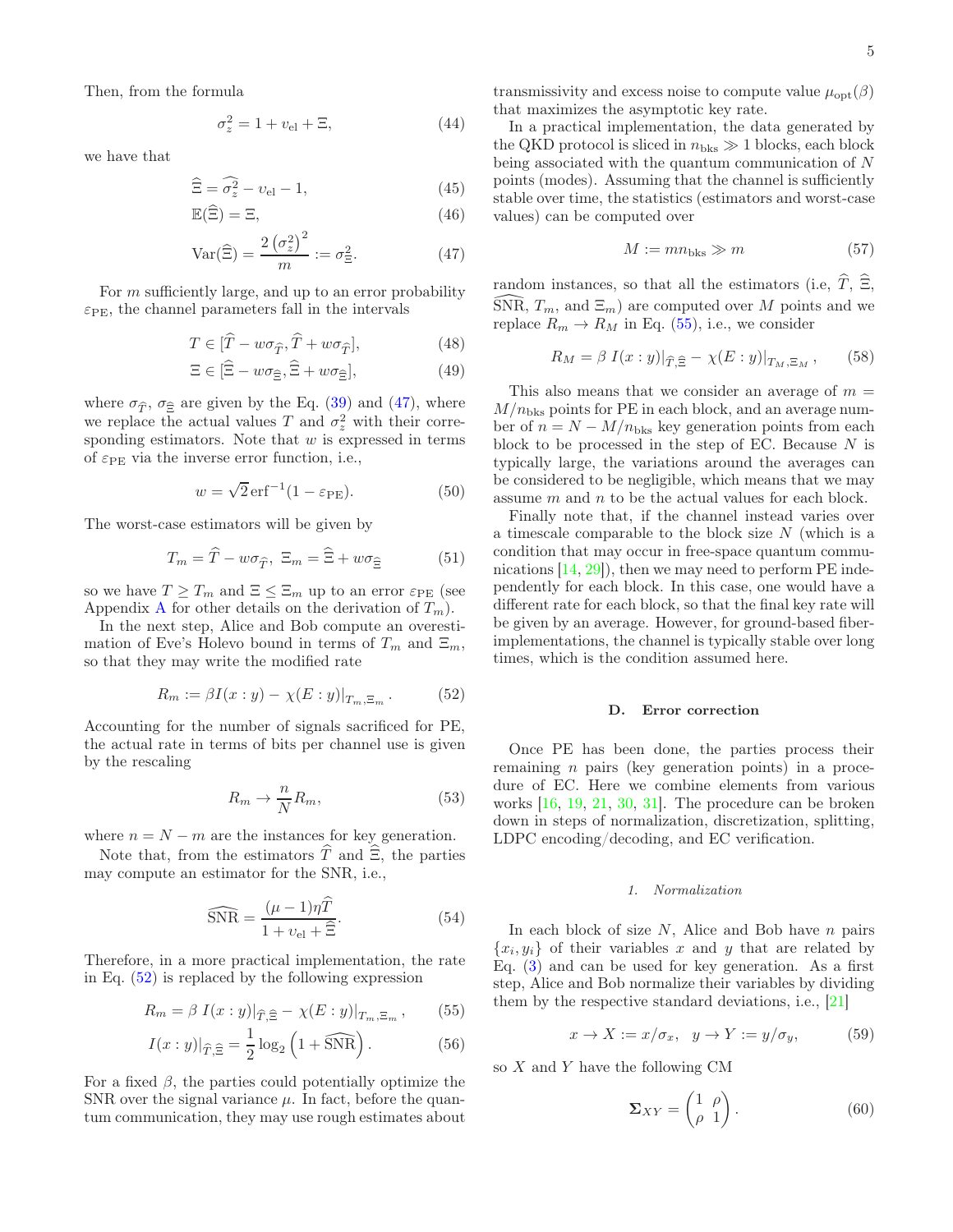Variables X and Y follow a standard normal bivariate distribution with correlation  $\rho = \mathbb{E}(XY)$ , which is connected to the SNR by Eq.  $(14)$ , where the latter is approximated by Eq. [\(54\)](#page-4-3) in a practical scenario.

Under conditions of stability for the quantum communication channel, the normalization in Eq. [\(59\)](#page-4-4) is performed over the entire record of  $nn_{\text{bks}}$  key generation points. Using the computed standard deviations  $\sigma_x$  and  $\sigma_y$ , we then build the strings  $X^n = x^n/\sigma_x$  and  $Y^n = y^n / \sigma_y$  for each block, starting from the corresponding *n* key generation points  $x^n = \{x_i\}$  and  $y^n = \{y_i\}.$ 

### 2. Discretization

Bob discretizes his normalized variable  $Y$  in a  $p$ -ary variable K with generic value  $\kappa \in \{0, \ldots, 2^p - 1\}$  being an element of a Galois field  $\mathcal{GF}(2^p)$  (see Appendix [B\)](#page-14-1). This is achieved as follows. As a first step, he sets a cut-off  $\alpha$  such that  $|Y| \leq \alpha$  occurs with negligible probability, which is approximately true for  $\alpha \geq 3$ . Then, Bob chooses the size  $\delta = 2\alpha 2^{-p}$  of the intervals (bins)  $[a_{\kappa}, b_{\kappa})$ of his lattice, whose border points are given by [\[19\]](#page-19-6)

<span id="page-5-1"></span>
$$
a_{\kappa} = \begin{cases} -\infty & \text{for } \kappa = 0, \\ -\alpha + \kappa \delta & \text{for } \kappa > 0, \end{cases}
$$
(61)

and

<span id="page-5-2"></span>
$$
b_{\kappa} = \begin{cases} -\alpha + (\kappa + 1)\delta & \text{for } \kappa < 2^p - 1, \\ \infty & \text{for } \kappa = 2^p - 1. \end{cases}
$$
(62)

Finally, for any value of  $Y \in [a_{\kappa}, b_{\kappa})$ , Bob takes K equal to  $\kappa$ . Thus, for *n* points, the normalized string  $Y^n$  is transformed into a string of discrete values  $K<sup>n</sup>$ . Note that this discretization technique is very basic. Indeed one could increase the performance by adopting bins of different sizes depending on the estimated SNR.

## 3. Splitting

Bob sets an integer value for  $q < p$  and computes  $d =$  $p-q$ . Then, he splits his discretized variable in two parts  $K = (\overline{K}, \underline{K})$ , where the top variable  $\overline{K}$  is q-ary and the bottom variable  $K$  is d-ary. Their values are defined by splitting the generic value  $\kappa$  in the following two parts

<span id="page-5-3"></span>
$$
\overline{\kappa} = \frac{\kappa - (\kappa \mod 2^d)}{2^d}, \ \ \underline{\kappa} = (\kappa \mod 2^d). \tag{63}
$$

In other words, we have

$$
\kappa = \overline{\kappa}2^d + \underline{\kappa}.\tag{64}
$$

With the top variable  $\overline{K}$ , Bob creates  $2^q$  super bins with each super bin containing  $2^d$  bins associated with the bottom variable  $K$ . See also Fig. [2.](#page-5-0)



<span id="page-5-0"></span>FIG. 2: Discretization and splitting with  $\alpha = 3$ ,  $p = 3$  and  $q =$ 2. The variable Y follows a normal distribution  $P<sub>Y</sub>$  so that the probability of  $|Y| > 3$  is assumed to be negligible. Variable Y and the bins defined in Eqs. [\(61\)](#page-5-1) and [\(62\)](#page-5-2) identify a discrete variable K with values  $\kappa = 0, \ldots, 7$  (black triangles). During the splitting stage, each bin can be described by two numbers:  $\overline{\kappa} = 0 \ldots, 3$  associated with  $q = 2$ , and  $\underline{\kappa} = 0, 1$  associated with  $d = p - q = 1$ . We see that  $2^d$  bins belong to each super bin  $\overline{\kappa}$  (colored intervals). Bob uses the parity check matrix of a non-binary LDPC code to encode the information  $\overline{\kappa}$  related to the super bin while the position  $\kappa$  of the bin inside the super bin is broadcast through the public channel.

Repeating this for  $n$  points provides a string of values  $\overline{K}^n$  for the super bins and another string for the relative bin-positions  $\underline{K}^n$ . The most significant string  $\overline{K}^n$  is locally processed by an LDPC code (more details below), while the least significant string  $\underline{K}^n$  is side information that is revealed through the public channel.

# 4. LDPC encoding and decoding

Bob constructs an  $l \times n$  parity check matrix **H** with  $q$ -ary entries from  $\mathcal{GF}(2^q)$  according to Ref. [\[30](#page-19-18)]. This matrix is applied to the top string  $\overline{K}^n$  to derive the llong syndrome  $K_{sd}^l = \mathbf{H}\overline{K}^n$ , where the matrix-vector product is defined in  $\mathcal{GF}(2^q)$ . The syndrome is sent to Alice together with the direct communication of the bottom string  $\underline{K}^n$ . The parity check matrix is associated with an LDPC code [\[16](#page-19-7)], which may encode  $k = n - l$ source symbols into *n* output symbols, so that it has rate

$$
R_{\text{code}} := k/n = 1 - R_{\text{syn}}, R_{\text{syn}} := l/n.
$$
 (65)

What value of  $R_{code}$  to use and, therefore, what matrix H to build is explained afterwards in this subsection.

From the knowledge of the syndrome  $K_{sd}^l$ , Bob's bottom string  $\underline{K}^n$  and her local string  $X^n$ , Alice decodes Bob's top string  $\overline{K}^n$ . This is done via an iterative belief propagation algorithm [\[16\]](#page-19-7) where, in every iteration, she updates a codeword likelihood function (see also Appendix [C\)](#page-15-0). The initial likelihood function before any it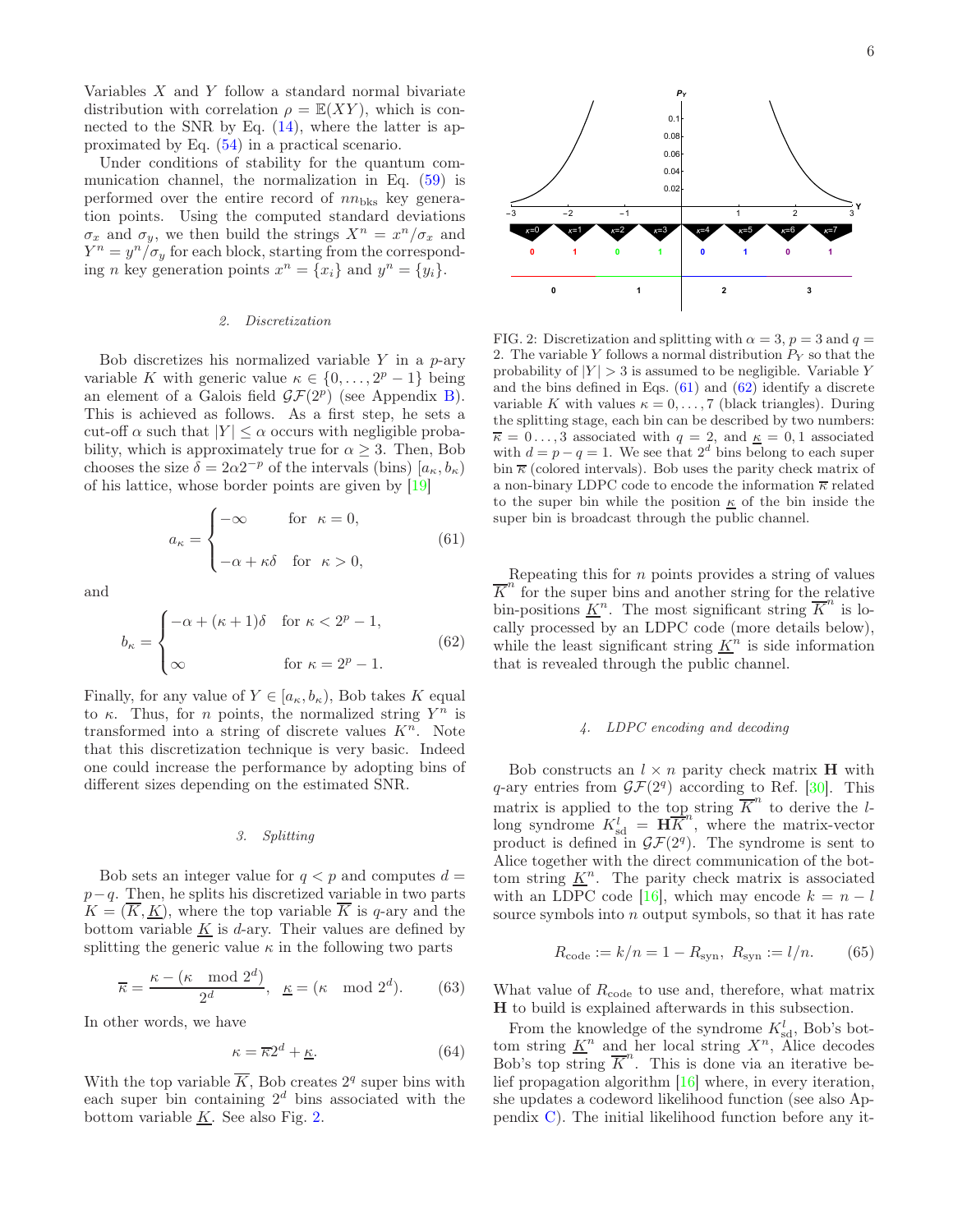eration comes from the a priori probabilities

<span id="page-6-8"></span>
$$
P(\overline{K}|X,\underline{K}) = \frac{P(\overline{K},\underline{K}|X)}{\sum_{\overline{K}} P(\overline{K},\underline{K}|X)},\tag{66}
$$

where

$$
P(\overline{K}, \underline{K}|X) = P(K|X)
$$
\n
$$
(67)
$$
\n
$$
\begin{pmatrix} 1 & 0 & -\alpha x/\sigma \\ 0 & 0 & \alpha x/\sigma \end{pmatrix}
$$

$$
= \frac{1}{2} \text{erf}\left(\frac{b_{\kappa} - \rho x/\sigma_x}{\sqrt{2(1-\rho^2)}}\right) - \frac{1}{2} \text{erf}\left(\frac{a_{\kappa} - \rho x/\sigma_x}{\sqrt{2(1-\rho^2)}}\right). \quad (68)
$$

At any iteration  $\leq$  iter<sub>max</sub> Alice finds the argument that maximizes the likelihood function. If the syndrome of this argument is equal to  $K<sub>sd</sub><sup>l</sup>$ , then the argument forms her guess  $\widehat{K}^n$  of Bob's top string  $\overline{K}^n$ . However, if this syndrome matching test (SMT) is not satisfied within the maximum number of iterations iter<sub>max</sub>, then the block is discarded. The possibility of failure in the SMT reduces the total number of input blocks from  $n_{\text{bks}}$  to  $n_{\text{SMT}} = p_{\text{SMT}} n_{\text{bks}}$  where  $p_{\text{SMT}}$  is the probability of successful matching within the established iter $_{\text{max}}$  iterations.

Let us compute the LDPC rate  $R_{code}$  to be used. First notice how Alice and Bob's mutual information decreases as a consequence of the classical data processing inequality [\[25\]](#page-19-13) applied to the procedure. We have

$$
I(x:y) \ge I(X:Y) \tag{69}
$$

$$
\ge I(X:K) = H(K) - H(K|X) \tag{70}
$$

$$
\geq H(K) - \text{leak}_{\text{EC}},\tag{71}
$$

where leak<sub>EC</sub>  $\geq H(K|X)$  comes from the Wolf-Slepian limit [\[26,](#page-19-14) [27\]](#page-19-15) and  $H(K)$  is the Shannon entropy of K, which can be computed over the entire record of  $n_{\text{ent}} =$  $nn_{\text{bks}}$  key generation points (under stability conditions). The parties empirically estimate the entropy  $H(K)$ . To do so, they build the MLE

$$
\widehat{H}(K) = -\sum_{\kappa=0}^{2^p-1} f_\kappa \log_2 f_\kappa,\tag{72}
$$

where  $f_{\kappa} = n_{\kappa}/n_{\text{ent}}$  stands for the frequencies of the symbols  $\kappa$ , defined as the ratio between the number of times  $n_{\kappa}$  that a symbol appears in the string over the string's length  $n_{\text{ent}}$ . For this estimator, it is easy to show that [\[32](#page-19-20)]

<span id="page-6-3"></span>
$$
H(K) \ge \dot{H}(K) - \delta_{\text{ent}},\tag{73}
$$

with penalty

<span id="page-6-5"></span>
$$
\delta_{\text{ent}} = \log_2(n_{\text{ent}}) \sqrt{\frac{2 \log(2/\varepsilon_{\text{ent}})}{n_{\text{ent}}}}.
$$
 (74)

This bound is valid up to an error probability  $\varepsilon_{\text{ent}}$ .

In Eq.  $(71)$ , the leakage leak<sub>EC</sub> is upper-bounded by the equivalent number of bits per use that are broadcast after the LDPC encoding in each block, i.e.

$$
leak_{EC} \le d + R_{syn}q. \tag{75}
$$

Therefore, combining the two previous bounds, we may write

<span id="page-6-1"></span>
$$
I(x:y) \geq \beta I(x:y) := \widehat{H}(K) - \delta_{\text{ent}} + R_{\text{code}}q - p. \tag{76}
$$

<span id="page-6-9"></span><span id="page-6-7"></span>Note that in a practical implementation Alice and Bob do not access  $I(x : y)$ , but rather  $I(x : y)|_{\widehat{T}, \widehat{\Xi}}$  from Eq. [\(56\)](#page-4-5). Therefore, considering this modification in Eq. [\(76\)](#page-6-1), we more precisely write

<span id="page-6-4"></span><span id="page-6-2"></span>
$$
\beta I(x:y)|_{\widehat{T},\widehat{\Xi}} = H(K) - \delta_{\text{ent}} + R_{\text{code}}q - p,\qquad(77)
$$

so the rate in Eq. [\(58\)](#page-4-6) becomes

$$
R_M^{\text{EC}} = \widehat{H}(K) - \delta_{\text{ent}} + R_{\text{code}}q - p - \chi(E:y)|_{T_M, \Xi_M}.
$$
\n(78)

From Eqs. [\(56\)](#page-4-5) and [\(77\)](#page-6-2), we see that the LDPC code must be chosen to have rate

$$
R_{\text{code}} \simeq q^{-1} \left[ \frac{\beta}{2} \log_2 \left( 1 + \widehat{\text{SNR}} \right) + p - \widehat{H}(K) + \delta_{\text{ent}} \right] \tag{79}
$$

<span id="page-6-0"></span>for some estimated SNR and key entropy. A value of the reconciliation efficiency  $\beta$  is acceptable only if we can choose parameters  $\alpha \geq 3$  and q [\[33\]](#page-19-21), such that  $R_{\text{code}} \leq 1$ . Once  $R_{code}$  is known, the sparse parity check matrix **H** of the LDPC code can be constructed following Ref. [\[30\]](#page-19-18).

# <span id="page-6-6"></span>5. Verification

An important final step in the EC procedure is the verification of the  $n_{\text{SMT}}$  error-corrected blocks that have successfully passed the SMT. For each of these blocks, the parties possess two  $n$ -long  $q$ -ary strings with identical syndromes, i.e., Bob's top string  $\overline{K}^n$  and Alice's guess  $\widehat{K}^n$ . The parties convert their strings into a binary representation,  $\overline{K}_{\text{bin}}^n$  and  $\widehat{K}_{\text{bin}}^n$ , so that each of them is qn bit long. In the next step, Alice and Bob compute t-bit long hashes of their converted binary strings following Ref. [\[31](#page-19-19)] (universal hash functions are used because of their resistance to collisions). In particular, they set  $t = \left[-\log_2 \varepsilon_{\text{cor}}\right]$ , where  $\varepsilon_{\text{cor}}$  is known as 'correctness'.

Then, Bob discloses his hash to Alice, who compares it with hers. If the hashes are identical, the verification stage is deemed successful. The two strings  $\overline{K}_{\text{bin}}^n$  and  $\widehat{K}_{\text{bin}}^n$  are identical up to a small error probability  $2^{-t} \leq$  $\varepsilon_{\text{cor}}$ . In such a case, the associated bottom string  $\underline{K}^n$ held by both parties is converted by both parties into binary  $K_{\text{bin}}^n$  and appended to the respective strings, i.e.,  $\overline{K}_{\text{bin}}^n \rightarrow \overline{K}_{\text{bin}}^n$  and  $\widehat{K}_{\text{bin}}^n \rightarrow \widehat{K}_{\text{bin}}^n$  Such binary concatenations are promoted to the next step of PA.

By contrast, if the hashes are different, then the two postprocessed strings are discarded (together with the public bottom string). Therefore, associated with the hash verification test, we have a probability of success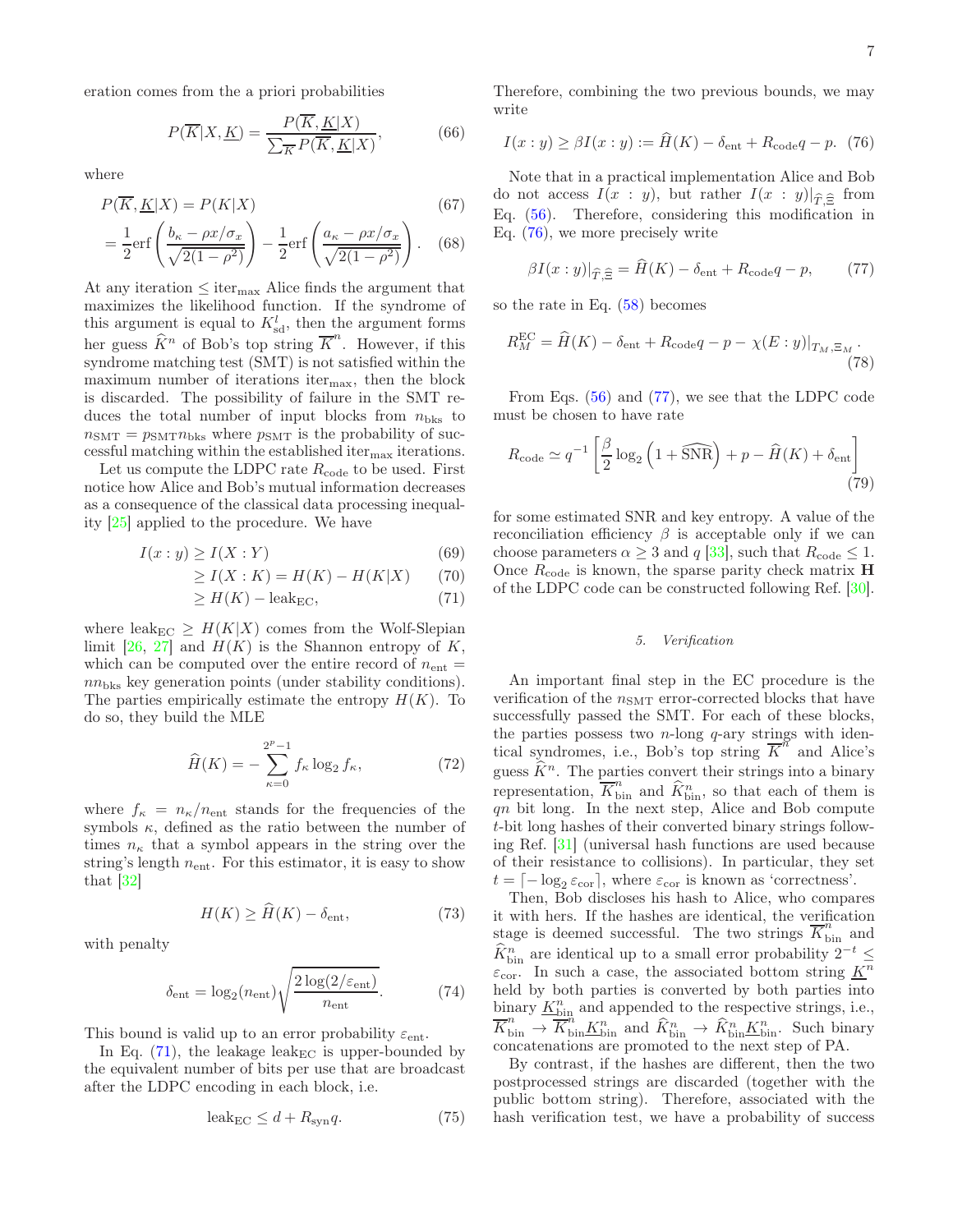that we denote by  $p_{\text{ver}}$ . This is implicitly connected with  $\varepsilon_{\text{cor}}$ . In fact, if we decrease  $\varepsilon_{\text{cor}}$ , we increase the length of the hashes to verify, meaning that we increase the probability of spotting an uncorrected error in the strings, leading to a reduction of the success probability  $p_{\text{ver}}$ .

Thus, combining the possible failures in the syndrome and hash tests, we have a total probability of success for EC, which is given by

$$
p_{\rm EC} = p_{\rm SMT} p_{\rm ver} := 1 - p_{\rm FER},\tag{80}
$$

where  $p_{\text{FER}}$  is known as 'frame error rate' (FER).

Note that the effective value of  $p_{\text{EC}}$  depends not only on  $\varepsilon_{\rm cor}$  but also on the specific choice for the LDPC code. In particular, in the presence of a very noisy channel, using a high-rate LDPC code (equivalent to a high value of  $\beta$ ) implies low correction performances and, therefore, a low value for  $p_{EC}$  (SMT and/or hash test tend to fail). By contrast, the use of a low-rate EC code (low value of β) implies a high value for  $p_{EC}$  (good performance for both SMT and hash test). Thus, there is an implicit trade-off between  $p_{EC}$  and  $\beta$ . For fixed values of  $\varepsilon_{cor}$  and β, the value of  $p_{EC}$  (success of the EC test) still depends on the channel noise, so that it needs to be carefully calculated from the experimental/simulation points.

# E. Privacy amplification and composably-secure finite-size key

The final step is that of PA, after which the secret key is generated. Starting from the original  $n_{\text{bks}}$  blocks (each being N-size), the parties derive  $p_{\text{EC}}n_{\text{bks}}$  successfully error-corrected binary strings

$$
S := \overline{K}_{\text{bin}}^n \underline{K}_{\text{bin}}^n \simeq \widehat{S} := \widehat{K}_{\text{bin}}^n \underline{K}_{\text{bin}}^n,\tag{81}
$$

each string containing np bits. In this final step, all the surviving error-corrected strings are compressed into shorter strings that are decoupled from Eve (up to a small error probability that we discuss below). This compression step can be implemented on each sequence individually, or globally on a concatenation of sequences. Here, the latter approach is adopted and is certainly valid under conditions of channel stability.

Concatenating their local  $p_{EC}n_{bks}$  error-corrected strings, Alice and Bob construct two long binary sequences  $\mathbf{S} \simeq \hat{\mathbf{S}}$ , each having  $\tilde{n} := p_{\text{EC}} n_{\text{bks}} np$  bits. Each of these sequences will be compressed to a final secret key of  $r := p_{\text{EC}} n_{\text{bks}} nR$  bits, where R is determined by the composable key rate (see below). The compression is achieved via universal hashing by applying a Toeplitz matrix  $\mathbf{T}_{r,n}$  which is calculated efficiently with the use of FFT (more details in Appendix [D\)](#page-17-0). Thus, from their sequences, Alice and Bob finally retrieve the secret key

<span id="page-7-2"></span>
$$
\mathbf{K} = \mathbf{T}_{r,\tilde{n}} \mathbf{S} \simeq \mathbf{T}_{r,\tilde{n}} \widehat{\mathbf{S}}.
$$
 (82)

An important parameter to consider for the step of PA is the 'secrecy'  $\varepsilon_{\text{sec}}$ , which bounds the distance between

the final key and an ideal key from which Eve is completely decoupled. Technically, one further decomposes  $\varepsilon_{\text{sec}} = \varepsilon_{\text{s}} + \varepsilon_{\text{h}}$ , where  $\varepsilon_{\text{s}}$  is a smoothing parameter  $\varepsilon_{\text{s}}$  and  $\varepsilon_h$  is a hashing parameter. These PA epsilon parameters are combined with the parameter from EC.

Let us call  $\tilde{\rho}^n$  the classical-classical-quantum state shared by Alice, Bob and Eve after EC. We may write

$$
p_{\rm EC}D(\tilde{\rho}^n,\rho_{\rm id}) \le \varepsilon := \varepsilon_{\rm sec} + \varepsilon_{\rm cor},\tag{83}
$$

where  $\varepsilon$  is the epsilon security of the protocol, D is the trace distance and  $\rho_{\rm id}$  is the output of an ideal protocol where Eve is completely decoupled from Bob, with Alice's and Bob's keys being exactly the same [\[14](#page-19-4), App. G].

Accounting for the estimation of the channel parameters [cf. Eq. [\(51\)](#page-4-7)] and the key entropy [cf. Eq. [\(73\)](#page-6-3)] is equivalent to replacing  $\tilde{\rho}^n$  with a worst-case state  $\tilde{\rho}_{\text{wc}}^n$  in the computation of the key rate. However, there is a small probability  $\varepsilon'_{\text{PE}}$  that we have a different state  $\rho_{\text{bad}}$ violating one or more of the tail bounds associated with the worst-case estimators. This means that, on average, we have the state

$$
\rho_{\rm PE} = (1 - \varepsilon_{\rm PE}') \tilde{\rho}_{\rm wc}^n + \varepsilon_{\rm PE}' \rho_{\rm bad}.
$$
 (84)

Because we impose  $p_{\text{EC}}D(\tilde{\rho}_{\text{wc}}^n, \rho_{\text{id}}) \leq \varepsilon$  and the previous equation implies  $D(\tilde{\rho}_{\rm wc}^n, \rho_{\rm PE}) \leq \varepsilon_{\rm PE}'$ , the triangle inequality provides  $p_{\text{EC}}D(\rho_{\text{PE}}, \rho_{\text{id}}) \leq \varepsilon + p_{\text{EC}}\varepsilon'_{\text{PE}}$ , meaning that the imperfect parameter estimation adds an extra term  $p_{\text{EC}}\varepsilon'_{\text{PE}}$  to the epsilon security of the protocol. In other words, we have that the protocol is secure up to re-defining  $\varepsilon \to \varepsilon + p_{\text{EC}} \varepsilon'_{\text{PE}}$ . Note that we have

$$
\varepsilon'_{\rm PE} = (1 - 2\varepsilon_{\rm PE})\varepsilon_{\rm ent} + (1 - \varepsilon_{\rm ent})2\varepsilon_{\rm PE} + 2\varepsilon_{\rm PE}\varepsilon_{\rm ent} \quad (85)
$$

$$
\simeq 2\varepsilon_{\rm PE} + \varepsilon_{\rm ent}, \tag{86}
$$

so we can write

$$
\varepsilon = \varepsilon_{\text{sec}} + \varepsilon_{\text{cor}} + p_{\text{EC}} \varepsilon_{\text{PE}}' \tag{87}
$$

<span id="page-7-1"></span>
$$
\simeq \varepsilon_{\rm s} + \varepsilon_{\rm h} + \varepsilon_{\rm cor} + p_{\rm EC}(2\varepsilon_{\rm PE} + \varepsilon_{\rm ent}).\tag{88}
$$

A typical choice is to set  $\varepsilon_{\rm s} = \varepsilon_{\rm h} = \varepsilon_{\rm cor} = \varepsilon_{\rm PE} = \varepsilon_{\rm ent} =$  $2^{-32} \simeq 2.3 \times 10^{-10}$ , so that  $\varepsilon \lesssim 4 \times 10^{-9}$  for any  $p_{\text{EC}}$ .

For success probability  $p_{\text{EC}}$  and  $\varepsilon$ -security against collective (Gaussian) attacks, the secret key rate of the protocol (bits per channel use) takes the form [\[14,](#page-19-4) Eq. (105)]

<span id="page-7-0"></span>
$$
R = \frac{np_{\rm EC}}{N}\tilde{R}, \ \tilde{R} := \left(R_M^{\rm EC} - \frac{\Delta_{\rm AEP}}{\sqrt{n}} + \frac{\Theta}{n}\right), \tag{89}
$$

where  $R_M^{\text{EC}}$  is given in Eq. [\(78\)](#page-6-4) and the extra terms are equal to the following [\[34\]](#page-19-22)

$$
\Delta_{\rm AEP} := 4 \log_2 \left( 2^{p/2} + 2 \right) \sqrt{\log_2 \left( \frac{18}{p_{\rm EC}^2 \varepsilon_s^4} \right)},\qquad(90)
$$

$$
\Theta := \log_2[p_{\rm EC}(1 - \varepsilon_s^2/3)] + 2\log_2\sqrt{2}\varepsilon_{\rm h}.
$$
 (91)

Note that the discretization bits p appear in  $\Delta_{\text{AEP}}$  [\[35](#page-19-23)]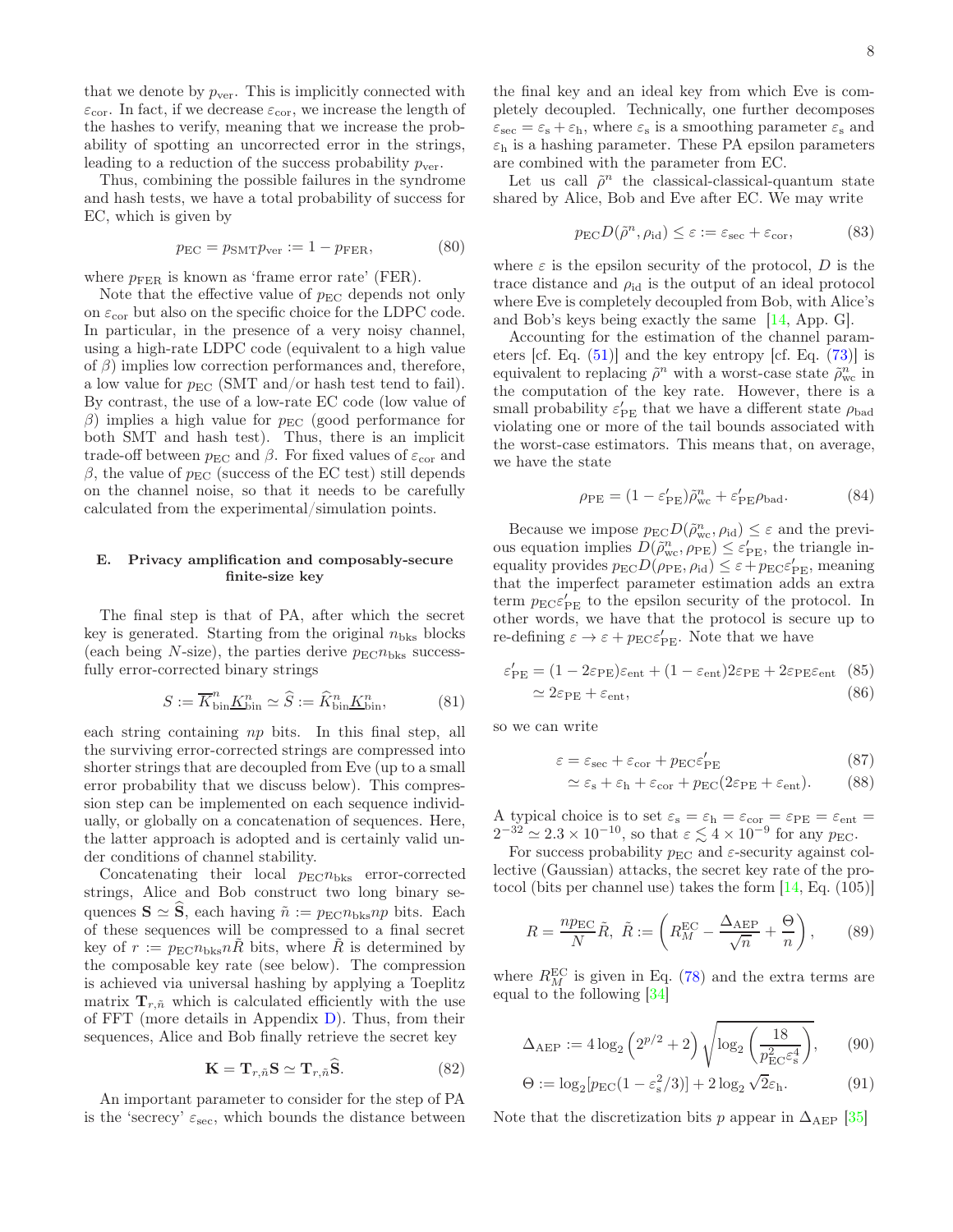<span id="page-8-3"></span>
$$
R_{\text{theo}} = \frac{n\tilde{p}_{\text{EC}}}{N} \left( R_M^* - \frac{\tilde{\Delta}_{\text{AEP}}}{\sqrt{n}} + \frac{\tilde{\Theta}}{n} \right),\qquad(92)
$$

where  $\tilde{p}_{EC}$  is guessed, with  $\tilde{\Delta}_{AEP}$  and  $\Theta$  being computed on that guess. Then, we have

$$
R_M^* = \tilde{\beta} I(x:y)|_{T,\Xi} - \chi(E:y)|_{T_M^*,\Xi_M^*},\qquad(93)
$$

where  $\tilde{\beta}$  is also guessed, and the various estimators are approximated by their mean values, so that  $\widehat{T} \simeq T$ ,  $\widehat{\Xi} \simeq$  $\Xi = \eta T \xi$  and we have set

$$
T_M^* = T - w\sigma_T,\t\t(94)
$$

$$
\Xi_M^* = \Xi + w\sigma_{\Xi},\tag{95}
$$

with w depending on  $\varepsilon_{\text{PE}}$  as in Eq. [\(50\)](#page-4-8).

# <span id="page-8-0"></span>III. PROTOCOL SIMULATION AND DATA PROCESSING

Here we sequentially go over the steps of the protocol and its postprocessing, as they need to be implemented in a numerical simulation or an actual experimental demonstration. We provide more technical details and finally present the pseudocode of the entire procedure.

## A. Main parameters

We start by discussing the main parameters related to the physical setup, communication channel and protocol. Some of these parameters are taken as input, while others need to be estimated by the parties, so that they represent output values of the simulation.

- Setup: Main parameters are Alice's total signal variance  $\mu$ , Bob's trusted levels of local efficiency  $\eta$ , and electronic noise  $v_{el}$ . These are all input values.
- Channel: Main parameters are the effective transmissivity T, and excess noise  $\xi$ . These are input values to our simulation, which are used to create the inputoutput relation of Eq. [\(3\)](#page-1-2). In an experimental implementation, these values are generally unknown and Eq. [\(3\)](#page-1-2) comes from the experimental data.
- Protocol: Main parameters are the number of blocks  $n_{\text{bks}}$ , the size of each block N, the total number M of instances for PE, the various epsilon parameters  $\varepsilon_{s,h,...}$  and the *p*-bit discretization, so the alphabet size is  $D = 2^p$ . These are all input values. Output values are the estimators  $\widehat{T}$ ,  $\widehat{\Xi}$ ,  $T_M$ ,  $\Xi_M$ , the EC probability of success  $p_{EC}$ , the reconciliation parameter  $\beta$ , the final rate R and key sting K.

In Tables [I](#page-8-1) and [II,](#page-8-2) we summarize the main input and output parameters. In Table [III,](#page-9-0) we schematically show the formulas for other related parameters.

| parameter                    | description                        |  |
|------------------------------|------------------------------------|--|
| L                            | Channel length (km)                |  |
| А                            | Attenuation rate $(dB/km)$         |  |
| ξ                            | Excess noise                       |  |
| $\eta$                       | Detector/Setup efficiency          |  |
| $v_{el}$                     | Electronic noise                   |  |
| ß                            | (Target) reconciliation efficiency |  |
| $n_{\rm bks}$                | Number of blocks                   |  |
| N                            | Block size                         |  |
| $\overline{M}$               | Number of PE runs                  |  |
| р                            | Discretization bits                |  |
| $\boldsymbol{q}$             | Most significant (top) bits        |  |
| $\alpha$                     | Phase-space cut-off                |  |
| $iter_{\text{max}}$          | Max number of EC iterations        |  |
| $\mathcal{E}PE$ , s, h, corr | Epsilon parameters                 |  |
| $\mu$                        | Total signal variance              |  |

<span id="page-8-1"></span>TABLE I: Main input parameters

| parameter                                         | description                |
|---------------------------------------------------|----------------------------|
| $\mu_{\rm opt}$                                   | Optimal signal variance    |
| $R_{\rm asy}$                                     | Asymptotic key rate        |
| $\widehat{T}$ , $\widehat{\Xi}$ , $T_M$ , $\Xi_M$ | Channel estimators         |
| ŚNR.                                              | <b>Estimated SNR</b>       |
| $\widehat{H}(K)$                                  | Key entropy estimator      |
| $R_{\rm code}$                                    | Code rate                  |
| $p_{\text{EC}}$                                   | EC success probability     |
| $\text{find}_{\text{rnd}}$                        | EC syndrome matching round |
| $\boldsymbol{r}$                                  | Final key length           |
| R                                                 | Composable key rate        |
| K                                                 | Final key                  |
| ε                                                 | $\varepsilon$ -security    |

<span id="page-8-2"></span>TABLE II: Main output parameters

## B. Quantum communication

The process of quantum communication can be simplified in the following two steps before and after the action of the channel:

- **Preparation:** Alice encodes  $Nn_{\text{bks}}$  instances  $\{x_i\}$  of the mean x of the generic quadrature  $\hat{x}$ , such that  $x \sim$  $\mathcal{N}(0, \mu - 1)$ . In the experimental practice, the two conjugate quadratures are independently encoded in the amplitude of a coherent state, but only one of them will survive after the procedure of sifting (here implicitly assumed).
- Measurement: After the channel and the projection of (a randomly-switched) homodyne detection, Bob decodes  $Nn_{\text{bks}}$  instances  $\{y_i\}$  of  $y = \sqrt{T\eta}x + z$ , where the noise variable  $z \sim \mathcal{N}(0, \sigma_z^2)$  has variance  $\sigma_z^2$  as in Eq. [\(4\)](#page-1-3).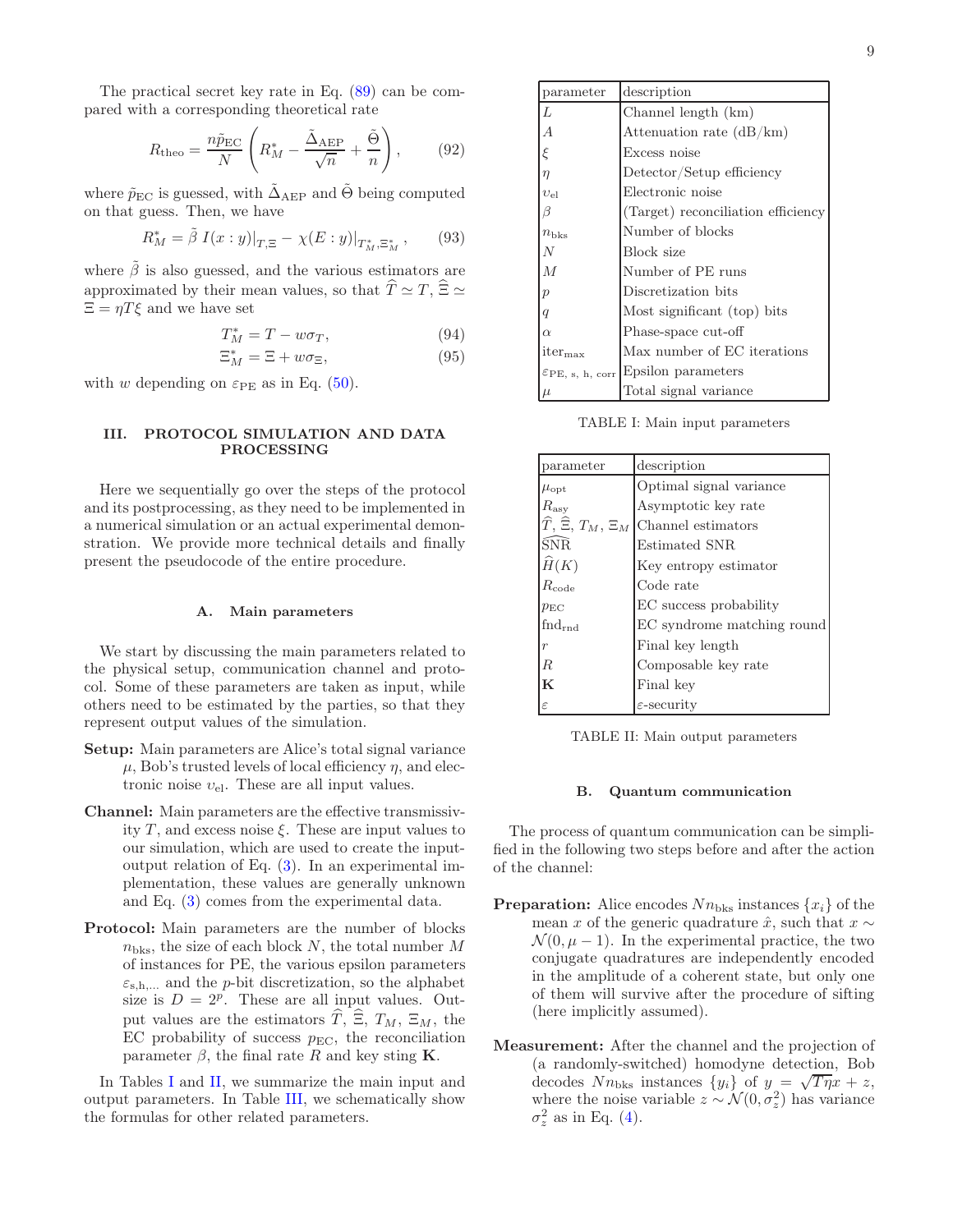|                    | parameter description                                           | formula                                          |
|--------------------|-----------------------------------------------------------------|--------------------------------------------------|
| T                  | Channel transmissivity                                          | $10^{-AL/10}$                                    |
| $\sigma_z^2$       | Noise variance                                                  | $1 + v_{el} + \eta T \xi$                        |
| Ξ                  | Excess noise variance                                           | $\eta T \xi$                                     |
| $\omega$           | Thermal noise                                                   | $\frac{T\xi - T + 1}{1 - T}$                     |
| $\mathcal{X}$      | Equivalent noise                                                | $\xi + \frac{1+v_{\text{el}}}{T\eta}$            |
| <b>SNR</b>         | Signal-to-noise ratio                                           | $(\mu-1)/\mathcal{X}$                            |
| $\boldsymbol{m}$   | PE instances per block                                          | $M/n_{\rm bks}$                                  |
| $\boldsymbol{n}$   | Key generation points per block $ N-m $                         |                                                  |
| <b>FER</b>         | Frame error rate                                                | $1-p_{\text{EC}}$                                |
| GF                 | Number of the $\mathcal{GF}$ elements                           | 2 <sup>q</sup>                                   |
| δ                  | Lattice step in phase space                                     | $\frac{\alpha}{2p-1}$                            |
| $\boldsymbol{d}$   | Least significant (bottom) bits                                 | $p - q$                                          |
| t                  | Verification hash output length                                 | $\lceil -\log_2 \varepsilon_{\text{cor}} \rceil$ |
| $\rho$             | Correlation coefficient                                         | $\frac{\text{SNR}}{1+\text{SNR}}$                |
| $\delta_{\rm ent}$ | Entropy penalty                                                 | See Eq. $(74)$                                   |
| $\tilde{n}$        | Total bit string length after EC  n p $n_{bks}$ p <sub>EC</sub> |                                                  |

<span id="page-9-0"></span>TABLE III: Related parameters

As mentioned above, it is implicitly assumed that Alice and Bob perform a sifting stage where Bob classically communicates to Alice which quadrature he has measured (so that the other quadrature is discarded).

## C. Parameter estimation

The stage of PE is described by the following steps:

- Random positions: Alice randomly picks M positions  $i \in [1, Nn_{\text{bks}}], \text{ say } \{i_u\}_{u=1}^M.$  On average  $m =$  $M/n_{\text{bks}}$  positions are therefore picked from each block, and  $n = N - m$  points are left for key generation in each block (for large enough blocks, the spread around these averages is negligible).
- Public declaration: Using a classical channel, Alice communicates the M pairs  $\{i_u, x_{i_u}\}_{u=1}^M$  to Bob.
- **Estimators:** Bob sets a PE error  $\varepsilon_{PE}$ . From the pairs  ${x_{i_u}, y_{i_u}}_{u=1}^M$ , he computes the estimators  $\widehat{T}$  and  $\widehat{\Xi}$ , and the worst-case estimators  $T_M$  and  $\Xi_M$  for the channel parameters (see formulas in Sec. [II C\)](#page-3-0).
- Early termination: Bob checks the threshold condition  $I(x:y)|_{\widehat{T}, \widehat{\Xi}} > \chi(E:y)|_{T_M, \Xi_M}$ , which is computed in terms of the estimators  $\hat{T}$  and  $\hat{\Xi}$ , and worst-case estimators  $T_M$  and  $\Xi_M$  (associated with  $\varepsilon_{\text{PE}}$ ). If the threshold condition is not satisfied, then the protocol is aborted.

## D. Error correction

The procedure of EC is performed on each block of size N and consists of the following steps:

- Normalization: For key generation, Alice and Bob have *n* pairs  $\{x_i, y_i\}$  of their variables x and y that are related by Eq. [\(3\)](#page-1-2). As a first step, Alice and Bob normalize their variables x and y according to Eq.  $(59)$ , therefore creating  $X$  and  $Y$ .
- Discretization: Bob sets the cut-off value  $\alpha$  and the step  $\delta = \alpha 2^{1-p}$  of his lattice, whose generic bin  $Y[a_{\kappa}, b_{\kappa})$  is defined by Eqs. [\(61\)](#page-5-1) and [\(62\)](#page-5-2). Then, he discretizes his normalized variable  $Y$  into a  $p$ -ary variable K with generic value  $\kappa \in \{0, \ldots, 2^p - 1\}$ with the following rule: For any value of his variable  $Y \in [a_{\kappa}, b_{\kappa}),$  Bob takes K equal to  $\kappa$ .
- **Splitting:** Bob sets an integer value for  $q$  and computes  $d = p - q$ . From his discretized variable K, he creates the top q-ary variable  $\overline{K}$  and the bottom d-ary variable  $\underline{K}$ , whose generic values  $\overline{\kappa}$  and  $\underline{\kappa}$  are defined by  $\underline{Eq.}$  [\(63\)](#page-5-3). For *n* points, he therefore creates a string  $\overline{K}^{\hat{n}}$  which is locally processed via an LDPC code (see below), and another string  $\underline{K}^n$  which is revealed through the public channel.
- $LDPC$  encoding: From the SNR estimator  $\overline{SNR}$ , the entropy estimator  $H(K)$ , and a target reconciliation efficiency  $\beta$ , the parties use Eq. [\(79\)](#page-6-6) to derive the rate  $R_{code}$  of the LDPC code. They then build its  $l \times n$  parity-check matrix **H** with  $q$ -ary entries from  $\mathcal{GF}(2^q)$ , using the procedure of Ref.  $[30]$ , i.e., (i) the column weight  $d_v$  (number of nonzero elements in a column) is constant and we set  $d_v = 2$ ; (ii) the row weight  $d_c$  adapts to the formula  $R_{\text{code}} = 1 - d_v/d_c$  and is as uniform as possible; and (iii) the overlap (inner product between two columns) is never larger than 1. Once H is constructed, Bob computes the syndrome  $K_{sd}^l = \mathbf{H} \overline{K}^n$ , which is sent to Alice together with the bottom string  $\underline{K}^n$ .
- LDPC decoding: From the knowledge of the syndrome  $K_{\text{sd}}^l$ , Bob's bottom string  $\underline{K}^n$  and her local string  $X^n$ , Alice decodes her guess  $\widehat{K}^n$  of Bob's top string  $\overline{K}^n$ . This is done via a sum-product algorithm [\[16\]](#page-19-7), where in each iteration iter  $\langle$  iter<sub>max</sub> Alice updates a suitable likelihood function with initial value given by the a priori probabilities in Eq. [\(68\)](#page-6-7). If the syndrome of  $\widehat{K}^n$  is equal to  $K_{\rm sd}^l$ , then Alice's guess  $\widehat{K}^n$  of Bob's top string  $\overline{K}^n$  is promoted to the next verification step. If the syndrome matching test fails for itermax iterations, the block is discarded and the frequency/probability  $1 - p<sub>SMT</sub>$  of this event is registered. For more details of the sum-product algorithm see Appendix [C.](#page-15-0)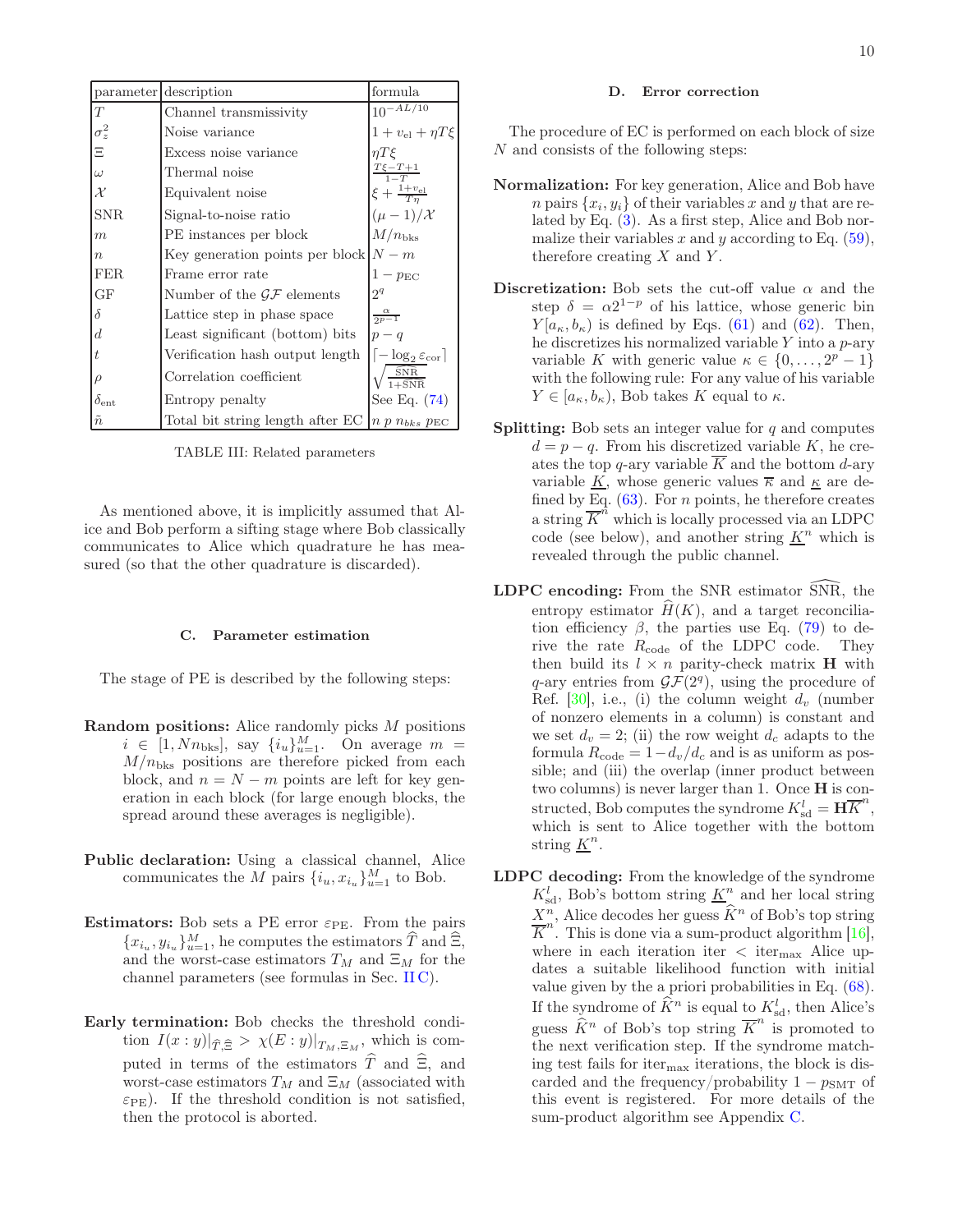**Verification:** Each pair of promoted strings  $\overline{K}^n$  and  $\widehat{K}^n$ is converted to binary  $\overline{K}_{\text{bin}}^n$  and  $\widehat{K}_{\text{bin}}^n$ . Over these, the parties compute hashes of  $t = \lceil -\log_2 \varepsilon_{\text{cor}} \rceil$  bits. Bob discloses his hash to Alice, who compares it with hers. If the hashes are identical, the parties convert the corresponding bottom string  $\underline{K}^n$  into binary  $\underline{K}_{\textrm{bin}}^n$  and promote the two concatenations

<span id="page-10-1"></span>
$$
S := \overline{K}_{\text{bin}}^n \underline{K}_{\text{bin}}^n \simeq \widehat{S} := \widehat{K}_{\text{bin}}^n \underline{K}_{\text{bin}}^n \tag{96}
$$

to the next step of PA. By contrast, if the hashes are different, then  $\overline{K}_{\text{bin}}^n$  and  $\widehat{K}_{\text{bin}}^n$  are discarded, together with  $\underline{K}^n$ . The parties compute the frequency/probability of success of the hash verification test  $p_{\text{ver}}$  and derive the overall success probability of EC  $p_{EC} = p_{SMT}p_{ver} = 1 - p_{FER}$ . In more detail, the strings  $\overline{K}_{\text{bin}}^{\hat{n}}$  and  $\widehat{K}_{\text{bin}}^{\hat{n}}$  are broken into  $Q$ -bit strings that are converted to  $Q$ -ary numbers forming the strings  $\overline{K}_Q^{n'}$  and  $\hat{K}_Q^{n'}$  with  $n' = nq/Q$  symbols for  $Q > q$ . In case  $nq/Q$ is not an integer, the strings  $\overline{K}_{\text{bin}}^n$  and  $\widehat{K}_{\text{bin}}^n$  are padded with sq zeros so that  $n' = (n+s)q/Q \in \mathbb{N}$ . Bob then derives independent uniform random integers  $v_i = 1, \ldots, 2^{\mathcal{Q}^*} - 1$ , where  $v_i$  is odd, and an integer  $u = 0, ..., 2^{Q^*} - 1$ , for  $i = 1, ..., n'$  and  $Q^* \leq Q + t - 1$  with  $\varepsilon_{\text{cor}} \leq 2^{-t}$  being the target collision probability. After Bob communicates his choice of universal families to Alice, they both hash each of the Q-ary numbers and combine the results according to the following formula [\[31\]](#page-19-19)

<span id="page-10-0"></span>
$$
\tilde{h}\left(\mathbf{x}\right) = \left(\sum_{i=1}^{n'} v_i x_i\right) + u,\tag{97}
$$

where  $\mathbf{x} = \overline{K}_Q^{n'}$  (for Bob) or  $\widehat{K}_Q^{n'}$  (for Alice). Summation and multiplication in Eq. [\(97\)](#page-10-0) are modulo  $2^{Q^*}$ . In practice, this is done by discarding the overflow (number of bits over  $Q^*$ ) of  $\tilde{h}(\mathbf{x})$ . Then they keep only the first  $t$  bits to form the hashes (where typically  $t = 32$ ).

# E. Privacy amplification

After EC, Alice and Bob are left with  $p_{\text{EC}}n_{\text{bks}}$  successfully error-corrected binary strings, each of them being represented by Eq.  $(96)$  and containing np bits. By concatenation, they build two long binary sequences  $\mathbf{S} \simeq \widehat{\mathbf{S}}$ , each having  $\tilde{n} := p_{\text{EC}} n_{\text{bks}} np$  bits. For the chosen level of secrecy  $\varepsilon_{\text{sec}}$ , the parties compute the overall epsilon security  $\varepsilon$  from Eq. [\(88\)](#page-7-1) and the key rate  $R = \frac{np_{\rm EC}}{N} \tilde{R}$  accord-ing to Eq. [\(89\)](#page-7-0). Finally, the sequences  $\mathbf{S} \simeq \mathbf{S}$  are compressed into a final secret key of length  $r := p_{\text{EC}} n_{\text{bks}} n \tilde{R}$ bits by applying a Toeplitz matrix  $\mathbf{T}_{r,n}$ , so the secret key is given by Eq.  $(82)$ .

# F. Pseudocode of the procedure

In Algorithm 1, we present the entire pseudocode of the procedure, whose steps are implemented in Python [\[13\]](#page-19-3).

| Algorithm 1 High-Level Routine Overview |  |  |  |  |
|-----------------------------------------|--|--|--|--|
|-----------------------------------------|--|--|--|--|

- 1:  $L, A, \eta, \xi, v_{el}, n_{bks}, N, M, \varepsilon_{PE}, \varepsilon_s, \varepsilon_h, \varepsilon_{cor}, \beta, \text{iter}_{max}, p, q, \alpha \leftarrow$ Input\_Values\_Definition() 2:  $T, \sigma_z^2, \overline{\Xi}, m, n, \overline{t}, \text{GF}, \delta, d \leftarrow \text{Dependent\_Values}()$ 3: Validity\_Checks() 4: if is\_mu\_optimal then 5:  $\mu_{\text{opt}} \leftarrow \text{Optimal Signal Variance}()$ 6: else 7:  $\mu \leftarrow \text{user input}$ 8: end if 9: for blk =  $1, 2, \ldots n_{\text{bks}}$  do 10:  $x[\text{blk}] \leftarrow \text{State Preparation}()$ 11:  $y[b] \leftarrow State Transmission()$ 12:  $y[blk] \leftarrow State\_Measurement()$ 13:  $x[b] \leftarrow \text{Key}$  Sifting() 14: end for 15:  $R_{\text{asy}}, I(x:y)|_{T,\Xi}, \chi(E:y)|_{T,\Xi} \leftarrow \text{Rate\_Calculation}()$ 16:  $\{i_u, x_{i_u}\}_{u=1}^M$ ,  $\{i_u, y_{i_u}\}_{u=1}^M$   $\leftarrow$  Sacrificed \_States \_Selection() 17:  $\hat{T}, \hat{\Xi}, T_M, \Xi_M \leftarrow \text{Parameter}$  Estimation() 18:  $R_M$ ,  $I(x : y)|_{\hat{T}, \hat{\Xi}}$ ,  $\chi(E : y)|_{T_M, \Xi_M} \leftarrow$  Rate\_Calculation()<br>19: if  $I(x : y)|_{\hat{T}, \hat{\Xi}} \leq \chi(E : y)|_{T_M, \Xi_M}$  then 19: if  $I(x:y)|_{\widehat{T}, \widehat{\Xi}} \leq \chi(E:y)|_{T_M, \Xi_M}$  then 20: Abort\_Protocol() 21: end if 22:  $X, Y \leftarrow \text{Normalization}()$ 23:  $\widehat{\text{SNR}}, \rho \leftarrow \text{Code}$  Estimations() 24: for  $blk = 1, 2, \ldots n_{bks}$  do 25:  $K[\text{blk}] \leftarrow \text{Discretization}()$ 26:  $\overline{K}[\text{blk}], \underline{K}[\text{blk}] \leftarrow \text{Splitting}()$ 27:  $p_{\overline{K}|X,\underline{K}}[\text{blk}] \leftarrow \text{A\_Priori\_Probabilities\_Calculation}()$ 28: end for 29:  $H(K), R_{code} \leftarrow Code$  Rate Calculation() 30:  $H \leftarrow LDPC\_{Code\_{Generator}}$ 31: for  $blk = 1, 2, \ldots n_{bks}$  do 32:  $\overline{K}_{sd}^l[\text{blk}] \leftarrow \text{Bob\_Symdrome\_Calculation}()$ 33:  $\hat{K}^n[\text{blk}]$ , fnd, rnd<sub>fnd</sub> ← Non\_Binary\_Decoding() 34:  $\widehat{K}_{\text{bin}}^n[\text{blk}], \overline{K}_{\text{bin}}^n[\text{blk}], \underline{K}_{\text{bin}}^n[\text{blk}] \leftarrow \text{Bin\_Conversion}()$ 35: hash verified[blk]  $\leftarrow$  Verification() 36: if is\_hash\_verified[blk] then 37:  $\widehat{S}[\text{blk}] \leftarrow \text{Concatenate}(\widehat{K}_{\text{bin}}^n[\text{blk}], \underline{K}_{\text{bin}}^n[\text{blk}])$ 38:  $S[\text{blk}] \leftarrow \text{Concatenate}(\overline{K}_{\text{bin}}^n[\text{blk}], \overline{K}_{\text{bin}}^n[\text{blk}])$ 39: end if 40: end for 41:  $p_{EC}$ , FER  $\leftarrow$  Frame\_Error\_Rate\_Calculation() 42:  $R, r, \tilde{n}, \varepsilon \leftarrow$  Composable Rate Calculation() 43: if  $R > 0$  then 44: for blk =  $1, 2, \ldots p_{\text{EC}} n_{\text{bks}}$  do 45:  $S \leftarrow \text{Append}(S[\text{blk}])$ <br>46:  $S \leftarrow \text{Append}(S[\text{blk}])$ 
	- $\mathbf{S} \leftarrow \mathrm{Append}(S[\text{blk}])$
- 47: end for
- 48:  $\mathbf{K} \leftarrow$  Privacy Amplification()
- 49: end if
- 50: Information\_Logging()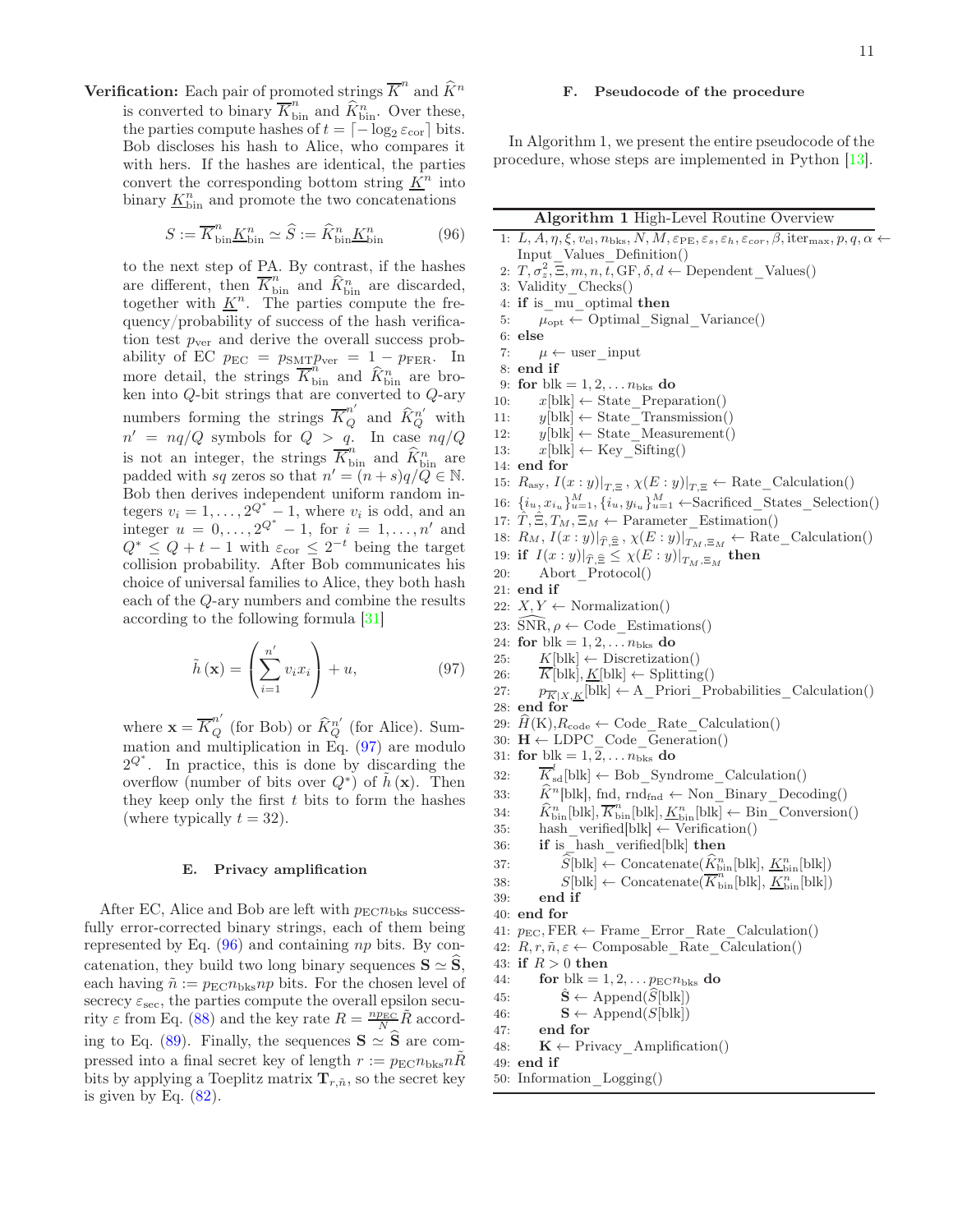# <span id="page-11-0"></span>IV. SIMULATION RESULTS

We are particularly interested in short-range high-rate implementations of CV-QKD, over distances of around 5 km in standard optical fiber. Even in this regime of relatively high SNR, to get a positive value for the composable secret key rate, we need to consider a block size  $N$  of the order of at least  $10^5$ . The choice of the reconciliation efficiency  $\beta$  is also important, as a positive rate cannot be achieved when the value of  $\beta$  is too low.

Sample parameters for a positive  $R$  are given in Ta-ble [IV.](#page-12-0) Alice's signal variance  $\mu$  is chosen to achieve a target high value of SNR (e.g.,  $SNR = 12$  in Figs. [3](#page-11-1) and [4\)](#page-11-2). As we see from Fig. [3,](#page-11-1) positive values for the composable secret key rate are indeed achievable for block sizes with  $N > 10^5$  and, as expected, the key rate grows as the block size increases, while all of the simulations attained  $p_{\text{EC}} \geq 0.95$ . The numerical values of the rate can be considered to be high, since a key rate of  $10^{-1}$  bits/use corresponds to 500 kbits/sec with a relatively slow clock of 5 MHz. Fig. [4](#page-11-2) implies that high rates can be achieved even with fewer total states  $Nn_{\text{bks}}$ , when a large block size, e.g.  $N = 250000$ , is fixed and the number of blocks  $n_{\text{blk}}$  varies instead. Note that having an adequately large block size is much more beneficial in obtaining a positive R than having more blocks of smaller sizes. Having fewer total states also achieves faster performance, as seen in Fig. [11.](#page-18-9)

In Fig. [5,](#page-12-1) we also show the behavior of the composable secret key rate versus distance L expressed in km of standard optical fiber. We adopt the input parameters spec-ified in Table [IV](#page-12-0) and we use blocks of size  $N = 2 \times 10^5$ , with reconciliation efficiency  $\beta$  taking values from 90.25% to 92.17%. As we can see from the figure, high rates (around 0.5 bits/use) can be achieved at short distances  $(L = 1 \text{ km})$ , while a distance of  $L = 7 \text{ km}$  can yield a rate of about 0.004 bits/use.

In Fig. [6,](#page-12-2) we analyze the robustness of the protocol with respect to the amount of untrusted excess noise in the quantum communication channel (even though this parameter may also include any other imperfection coming from the experimental setup). As we can see from the figure, positive key rates are achievable for relatively high values of the excess noise ( $\xi = 0.08$ ).

Figs. [7,](#page-13-1) [8](#page-13-2) and [9](#page-14-2) explore different quantities of interest (FER, rate, and EC rounds respectively) as a function of the SNR and for various choices of the number  $p$  of discretization bits. The parameters used in the simu-lations are given in Table [IV,](#page-12-0) where  $\mu$  is variable and adapted to attain the desired SNR. In particular, in Figs. [8](#page-13-2) and [9,](#page-14-2) the reconciliation efficiency  $\beta$  (shown in Table  $V$ ) is chosen according to the following rationale: (i) because a regular LDPC code only achieves a specific value of  $R_{code}$ ,  $\beta$  is chosen so that  $R_{code}$  from Eq. [\(79\)](#page-6-6) matches  $R_{code}$  of a regular LDPC code with high numerical accuracy; (ii)  $\beta$  is high enough so that a positive key rate can be achieved for various values of p for the same SNR; and (iii)  $\beta$  is low enough so that a limited number



<span id="page-11-1"></span>FIG. 3: Composable secret key rate R (bits/use) versus the block size N for  $SNR = 12$ . We compare the rate of Eq. [\(89\)](#page-7-0) from five simulations (green points) and their average (blue line) with the theoretical rate of Eq. [\(92\)](#page-8-3) (orange line), where the theoretical guesses for  $\tilde{\beta}$  and  $\tilde{p}_{EC}$  are chosen compatibly with the simulations. For every simulation,  $\tilde{p}_{EC} = p_{EC}$  has been set. All simulations have achieved  $p_{EC} \geq 0.95$ . The step of N is 12500. The values of the reconciliation efficiency  $\beta$ are shown on the top axis and are chosen so as to produce  $R_{\text{code}} \approx 0.875$ . See Table [IV](#page-12-0) for the list of input parameters used in the simulations.



<span id="page-11-2"></span>FIG. 4: Composable secret key rate  $R$  (bits/use) versus the number of blocks  $n_{\text{bks}}$  for SNR = 12. The step of  $n_{\text{bks}}$  is 10. The individual block size is fixed and equal to  $N = 2.5 \times$  $10<sup>5</sup>$ . Every point represents the average value of R, which is obtained after 5 simulations. All simulations have achieved  $p_{\text{EC}} \geq 0.95$ . The values of the reconciliation efficiency  $\beta$  are shown on the top axis and are chosen so as to produce  $R_{code} \approx$ 0.875. See Table [IV](#page-12-0) for the list of input parameters used in the simulations.

of EC rounds exceeds the iteration limit iter<sub>max</sub> (if  $\beta$  is too high, this limit is exceeded and FER increases or can even be equal to 1, meaning that no block is correctly decoded).

Fig. [7](#page-13-1) shows the FER for different values of the SNR. As seen, the FER is higher for lower SNRs and quickly declines even with a small increase of the SNR. Note that every simulation, which was executed to produce the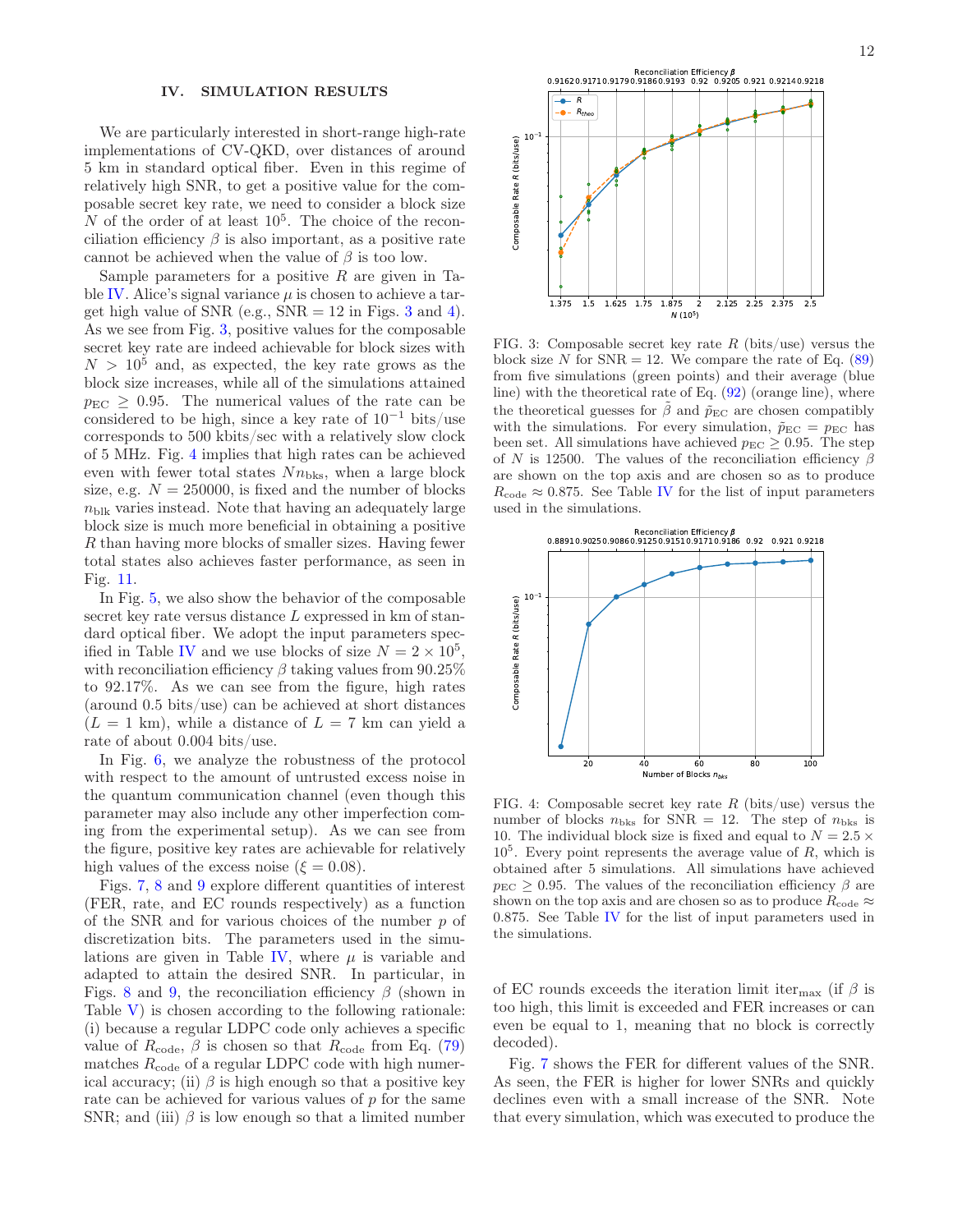| Parameter               |                           |                      |                      |                      |                      | Value (Fig. 3) Value (Fig. 4) Value (Fig. 5) Value (Fig. 6) Value (Fig. 7) Value (Figs. 8-9) |
|-------------------------|---------------------------|----------------------|----------------------|----------------------|----------------------|----------------------------------------------------------------------------------------------|
| L                       | 5                         | 5                    | variable             | 4                    | 5                    | 5                                                                                            |
| $\boldsymbol{A}$        | 0.2                       | $0.2\,$              | 0.2                  | 0.2                  | $0.2\,$              | $0.2\,$                                                                                      |
| ξ                       | 0.01                      | 0.01                 | 0.01                 | variable             | 0.01                 | 0.01                                                                                         |
| $\eta$                  | 0.8                       | 0.8                  | 0.8                  | 0.85                 | 0.8                  | 0.8                                                                                          |
| $v_{el}$                | 0.1                       | 0.1                  | 0.1                  | 0.05                 | 0.1                  | 0.1                                                                                          |
| $n_{\rm bks}$           | 100                       | variable             | 100                  | 100                  | 100                  | 100                                                                                          |
| N                       | $1.375 - 2.5 \times 10^5$ | $2.5 \times 10^5$    | $2\times10^5$        | $2.5 \times 10^5$    | $2\times10^5$        | $2.5 \times 10^{5}$                                                                          |
| $\boldsymbol{M}$        | $0.1n_{\text{bks}}N$      | $0.1n_{\text{bks}}N$ | $0.1n_{\text{bks}}N$ | $0.1n_{\text{bks}}N$ | $0.1n_{\text{bks}}N$ | $0.1n_{\text{bks}}N$                                                                         |
| p                       |                           |                      |                      |                      |                      | variable                                                                                     |
| q                       | 4                         | $\overline{4}$       | 4                    | 4                    | $\overline{4}$       | 4                                                                                            |
| $\alpha$                |                           |                      |                      |                      |                      |                                                                                              |
| iter <sub>max</sub>     | 100                       | 100                  | 150                  | <b>200</b>           | 150                  | 150                                                                                          |
| $\mathcal{E}PE$ , s, h, | $2^{-32}$                 | $2^{-32}$            | $2^{-32}$            | $2^{-32}$            | $2^{-32}$            | $2^{-32}$                                                                                    |
| $\mu$                   | $\approx 21.89$           | $\approx 21.89$      | 20                   | 25                   | variable             | variable                                                                                     |

<span id="page-12-0"></span>TABLE IV: The input parameters for the simulations.



<span id="page-12-1"></span>FIG. 5: Composable secret key rate R (bits/use) versus the channel length L (km). Here, we use  $N = 2 \times 10^5$ . Every point represents the average value of  $R$ , which is obtained after  $5$ simulations. All simulations have achieved  $p_{EC} \geq 0.95$ . The values of the reconciliation efficiency  $\beta$  are shown on the top axis. Other parameters are taken as in Table [IV.](#page-12-0)

particular data, returned a positive key rate (the highest FER attained was FER  $= 0.95$  for SNR  $= 11.725$ ). This result suggests that when  $N$  is adequately large, a positive  $R$  can be achieved even with a minimal number of correctly decoded and verified blocks. The plot also shows the FER for the same simulations, if the maximum iteration limit had instead been iter $_{\text{max}} = 100$ . In the case of SNR = 11.725, if we had set iter<sub>max</sub> = 100, a positive  $R$  would not have been realised for some simulations.

Fig. [8](#page-13-2) shows the composable key rate R versus SNR for different discretization values p, while keeping the value of q constant and equal to 4 (see the list of parameters in Table [IV\)](#page-12-0). As observed, for fixed values of SNR and β, the lower the p is, the higher the rate R is. For every SNR and  $\beta$ , there is a maximum value for p able to



<span id="page-12-2"></span>FIG. 6: Composable secret key rate R (bits/use) versus the excess noise  $\xi$ . Every point represents the average value of R, which is obtained after 5 simulations. The minimum and maximum values achieved for  $p_{EC}$  fall within the interval displayed next to each point. The values of the reconciliation efficiency  $\beta$  are shown on the top axis and are chosen so as to produce  $R_{\text{code}} \approx 0.913$ . Other parameters are taken as in Table [IV.](#page-12-0)

achieve a positive R. For example, for  $SNR = 6$  and  $\beta \approx 0.8588$  ( $R_{\text{code}} \approx 0.75$ ) a positive R is impossible to achieve with  $p \geq 8$ . For SNR = 7 and  $\beta \approx 0.8775$  $(R_{code} \approx 0.777)$ , a positive R is infeasible with  $p \geq 9$ . The key rate improvement owed to smaller values of p relies on the fact that a smaller amount of bits  $d = p - q$ are declared publicly, while the protocol maintains a good EC performance thanks to a sufficiently large number of EC iterations. On the other hand, by increasing  $p$  for a fixed q, we increase the number of the public  $d$ -bits assisting the LDPC decoding via the sum-product algorithm. This means that the EC step is successfully terminated in fewer rounds.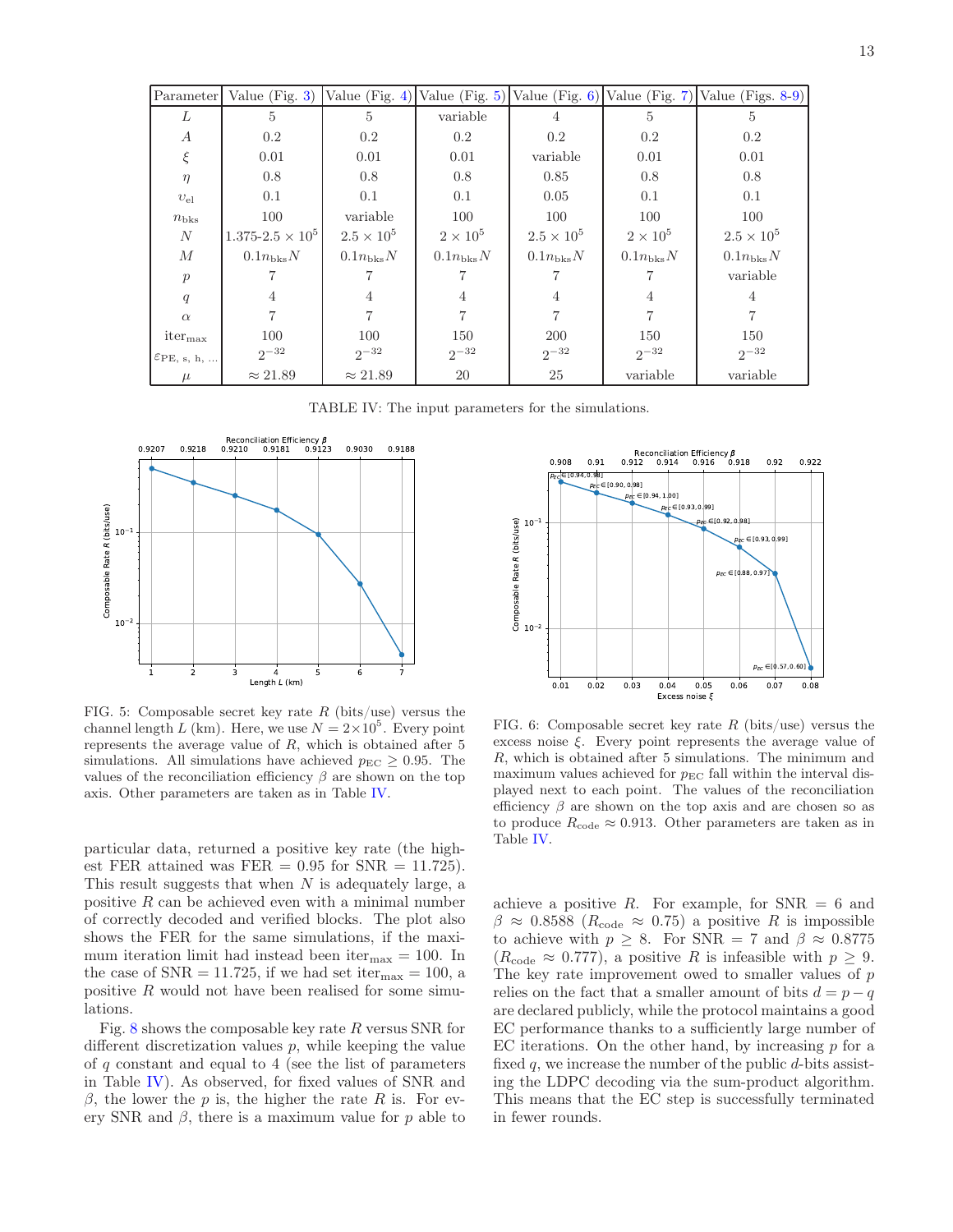|                  | $SNR \beta_{p=7}$ | $\beta_{p=8}$ | $\beta_{p=9}$                                       | $R_{code}$ $d_c$ |               |
|------------------|-------------------|---------------|-----------------------------------------------------|------------------|---------------|
| 6                | 0.8588            |               |                                                     | 0.75             | 8             |
| $\overline{7}$   |                   | 0.8788 0.8775 |                                                     | 0.777            | 9             |
| 8                |                   |               | $0.8868 \, 0.8865 \, 0.8864 \, 0.8$                 |                  | 10            |
| $9\mathrm{_{a}}$ | 0.89              |               | $0.8897 \, 0.8896 \, 0.818$                         |                  | 11            |
| $9_{\rm b}$      |                   |               | $0.9265 \, 0.9262 \, 0.9261 \, 0.833$               |                  | 12            |
| 10               |                   |               | $0.9194 \mid 0.9190 \mid 0.9189 \mid 0.846 \mid 13$ |                  |               |
| $11_a$           |                   |               | $0.9116 \mid 0.9113 \mid 0.9113 \mid 0.857 \mid 14$ |                  |               |
| 11 <sub>b</sub>  |                   |               | $0.9327 \, 0.9326 \, 0.866$                         |                  | 15            |
| 12               |                   |               | $0.9218 \mid 0.9215 \mid 0.9214 \mid 0.875$         |                  | <sup>16</sup> |

<span id="page-13-3"></span>TABLE V: The chosen reconciliation efficiency  $\beta$  for each SNR of Figs. [8](#page-13-2) and [9,](#page-14-2) together with its respective code rate  $R_{\text{code}}$ and the row weight  $d_c$  of the LDPC code. A missing value for the reconciliation efficiency implies that the returned composable key rate will most likely be negative under the specified values. The column weight  $d<sub>v</sub>$  remains constant and equal to 2 for all simulations.



<span id="page-13-1"></span>FIG. 7: FER versus SNR for  $p = 7$ . The FER is compared for the same simulations, when the maximum number of EC iterations is iter<sub>max</sub> = 150 (blue line) and when iter<sub>max</sub> = 100 (orange line). Every point represents the average value of FER, which is obtained after 6 simulations. The step of the SNR is 0.025. The values of the reconciliation efficiency β are chosen so as to produce  $R_{code} \approx 0.875$ . The signal variance  $\mu$  that was used to achieve the respective SNR is displayed on the top axis with an accuracy of 4 decimal digits. The average number of iterations  $\text{ind}_{\text{rnd}}$  needed to decode and verify a block is displayed for every point next to their respective points. The other parameters are constant and listed in Table [IV.](#page-12-0) We observe that a slight increase of  $\mu$ causes the FER to decline rapidly.

In Fig. [9,](#page-14-2) we plot the average number of EC rounds fndrnd required to decode a block versus the SNR, for different values of  $p$ . For a larger value of  $p$ , fewer decoding rounds are needed. This does not only make the decoding faster, but, depending on the specified iter $_{\text{max}}$ , it also gives the algorithm the ability to achieve a lower FER. Thus, a higher p can potentially achieve a better  $p_{\text{EC}}$ , while a smaller p may return a better R (assum-



<span id="page-13-2"></span>FIG. 8: Composable secret key rate  $R$  versus SNR for discretization bits  $p = 7, 8, 9$ . The chosen reconciliation efficiency  $\beta$ , for each value of the SNR, is shown in Table [V.](#page-13-3) For  $SNRs = 9$  and 11, the solid lines follow the values of the entries 'a' of Table [V,](#page-13-3) while the dashed lines describe the 'b' cases. We observe that, for lower values of p (at a fixed  $q = 4$ ), we obtain higher rates for the corresponding SNR. The signal variance  $\mu$  that was used to achieve the respective SNR is displayed on the top axis with an accuracy of 4 decimal digits. Other parameters are chosen as in Table [IV.](#page-12-0)

ing that iter $_{\text{max}}$  is large enough). Therefore, at any fixed  $SNR$  and iter<sub>max</sub>, one could suitably optimize the protocol over the number of discretization bits  $p$ .

# <span id="page-13-0"></span>V. CONCLUSIONS

In this manuscript we have provided a complete procedure for the post-processing of data generated by a numerical simulation (or an equivalent experimental implementation) of a Gaussian-modulated coherent-state CV-QKD protocol in the high SNR regime. The procedure goes into the details of the various steps of parameter estimation, error correction and privacy amplification, suitably adapted to match the setting of composable finitesize security. Together with the development of the theoretical tools and the corresponding technical details, we provide a corresponding Python library that can be used for CV-QKD simulation/optimization and for the realistic post-processing of data from Gaussian-modulated CV-QKD protocols.

# Acknowledgements

A. M. was supported by the Engineering and Physical Science Research Council (EPSRC) via a Doctoral Training Partnership EP/R513386/1.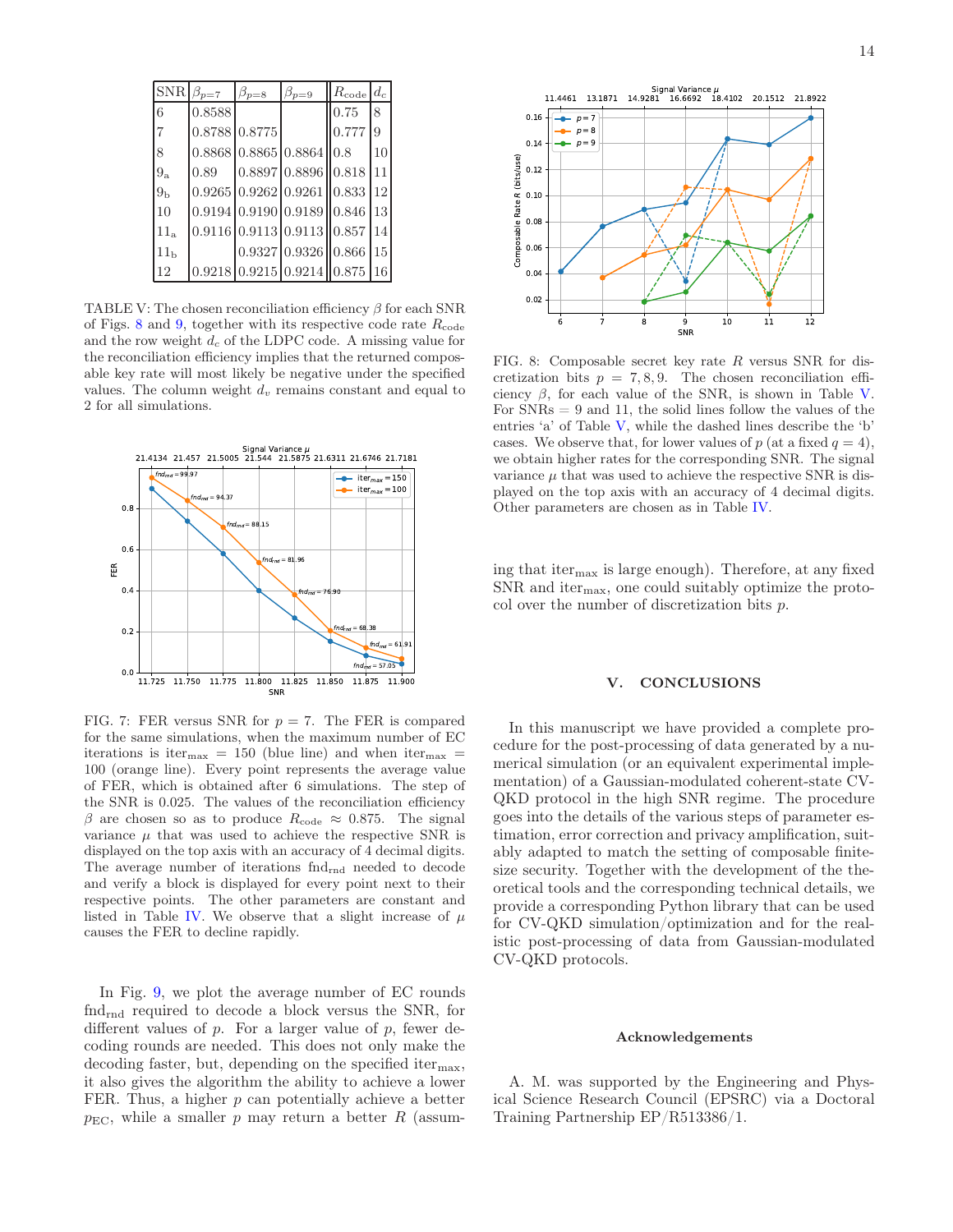

<span id="page-14-2"></span>FIG. 9: Average  $EC$  rounds  $\text{find}_{rnd}$  needed to decode a frame versus the SNR for  $p = 7$ ,  $p = 8$  and  $p = 9$ . A round is registered only if the frame passes the verification step. The chosen reconciliation efficiency  $\beta$  for each value of the SNR is shown in Table [V.](#page-13-3) For  $SNR = 9$  and  $SNR = 11$  specifically, the solid lines respectively follow the values of the entry 9<sup>a</sup> and  $11_a$  of Table [V,](#page-13-3) while the dashed lines describe the  $9_b$ and  $11<sub>b</sub>$  cases. For the 'b' cases, the FER is reported next to the respective values. The signal variance  $\mu$  that was used to achieve the respective SNR is displayed on the top axis with an accuracy of 4 decimal digits. Other parameters are chosen as in Table [IV.](#page-12-0)

### <span id="page-14-0"></span>Appendix A: Alternative formulas for PE

One may define the estimator for the square-root transmissivity  $\tau = \sqrt{\eta T}$  as follows

$$
\widehat{\tau} = \frac{\sum_{i=1}^{m} x_i y_i}{\sum_{i=1}^{m} x_i^2} \simeq \frac{1}{m \sigma_x^2} \sum_{i=1}^{m} x_i y_i.
$$
 (A1)

We then calculate its variance

$$
\operatorname{Var}(\widehat{\tau}) = \frac{\operatorname{Var}\left(\sum_{i=1}^{m} x_i y_i\right)}{m^2 (\sigma_x^2)^2} = \frac{\operatorname{Var}(xy)}{m (\sigma_x^2)^2}
$$

$$
= \frac{2}{m} \tau^2 + \frac{\sigma_z^2}{m \sigma_x^2} := \sigma_\tau^2. \tag{A2}
$$

Thus the worst-case estimator for the transmissivity  $T =$  $\tau^2$  will be given by

$$
T_m = \frac{(\tau - w\sigma_\tau)^2}{\eta} = \frac{\left(\sqrt{\eta T} - w\sqrt{\frac{2}{m}\eta T + \frac{\sigma_z^2}{m\sigma_x^2}}\right)^2}{\eta}
$$

$$
= \frac{\eta T - 2w\sqrt{\eta T}\sqrt{\frac{2}{m}\eta T + \frac{\sigma_z^2}{m\sigma_x^2}}}{\eta} + \mathcal{O}(1/m)
$$

$$
\simeq T\left(1 - 2w\sqrt{1/m}\sqrt{2 + \frac{\sigma_z^2}{\eta T\sigma_x^2}}\right). \tag{A3}
$$

The expression above is the same as the one derived in the main text via Eq.  $(51)$ 

One may derive a less stringent estimator by assuming the approximation  $\sum_{i=1}^{m} x_i^2 \simeq m\sigma_x^2$ , meaning that a sample of size m from the data is close enough to reproduce the theoretical variance  $\sigma_x^2$ . In such a case, one may write

$$
\widehat{\tau} \simeq \frac{1}{m\sigma_x^2} \sum_{i=1}^m x_i (\tau x_i + z_i) = \frac{1}{m\sigma_x^2} \left( \tau \sum_{i=1}^m x_i^2 + \sum_{i=1}^m x_i z_i \right)
$$

$$
\simeq \frac{1}{m\sigma_x^2} \left( \tau m \sigma_x^2 + \sum_{i=1}^m x_i z_i \right) = \tau + \frac{\sum_{i=1}^m x_i z_i}{m\sigma_x^2} \tag{A4}
$$

Therefore the variance is now given by

$$
Var(\hat{\tau}) = \frac{Var\left(\sum_{i=1}^{m} x_i z_i\right)}{m^2(\sigma_x^2)^2}
$$
 (A5)

<span id="page-14-4"></span>
$$
=\frac{\text{Var}\left(xz\right)}{m(\sigma_x^2)^2}=\frac{\sigma_z^2}{m\sigma_x^2}:=\left(\sigma_\tau'\right)^2,\qquad\text{(A6)}
$$

yielding the worst-case parameter

$$
T'_{m} = \frac{(\tau - w\sigma'_{\tau})^{2}}{\eta}
$$

$$
\simeq T \left(1 - 2w\sqrt{1/m}\sqrt{\sigma_{z}^{2}/(\eta T \sigma_{x}^{2})}\right). \tag{A7}
$$

We then observe that the relation in Eq.  $(A3)$  gives a more pessimistic value for the worst-case transmissivity due to an extra term equal to 2 appearing in the square root term  $\sqrt{2 + \sigma_z^2/(\eta T \sigma_x^2)}$  which is missing in Eq. [\(A7\)](#page-14-4). In our main text we assume the most conservative choice corresponding to the estimator in Eq. [\(A3\)](#page-14-3).

## <span id="page-14-1"></span>Appendix B: Calculations in  $\mathcal{GF}(q)$

A Galois field is a field with finite number of elements. A common way to derive it is to take the modulo of the division of the integers over a prime number  $p$ . The order of such a field  $q = p^k$  (with k being a positive integer) is the number of its elements. All the Galois fields with the same number of elements are isomorphic and can be identified by  $\mathcal{GF}(q)$ . A special case is the order  $q = 2^k$ . In a field with such an order, each element is associated with a binary polynomial of degree no more than  $k-1$ , i.e. the elements can be described as k-bit strings where each bit of the string corresponds to the coefficient of the polynomial at the same position. For instance, for the element 5 of  $\mathcal{GF}(2^3)$  we have

$$
101 \to x^2 + 1.
$$

<span id="page-14-3"></span>This is instructive on how the operations of addition and multiplication are computed in such a field. For example, the addition of 5 and 6 is made in the following way

$$
101 + 110 \rightarrow (x^{2} + 1) + (x^{2} + x) = \underbrace{\underbrace{(1+1) x^{2} + x + 1}_{011 \rightarrow 3}}.
$$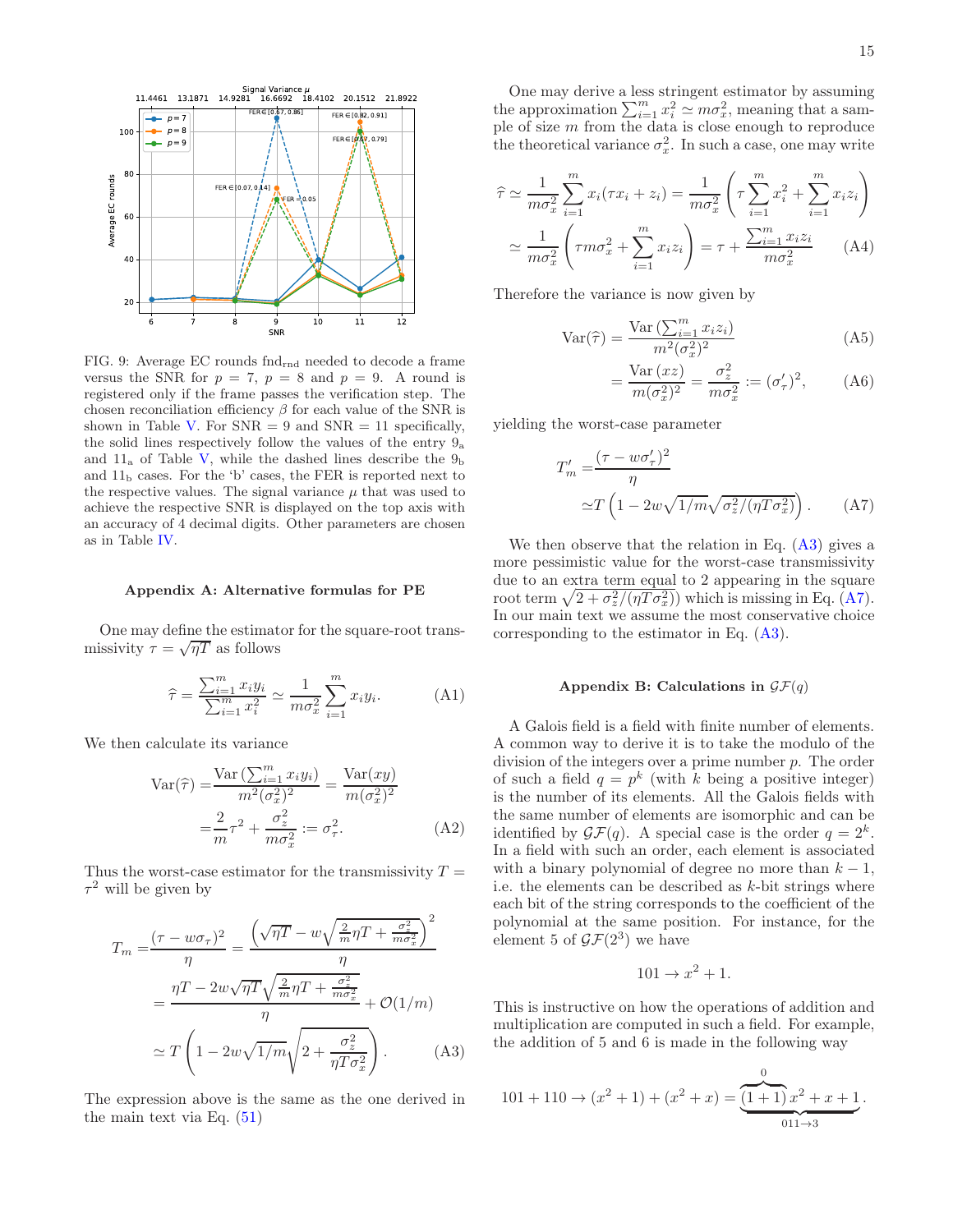As the field is finite, one can also perform the addition using a precomputed matrix. For instance, for  $\mathcal{GF}(2^3)$ , we have

$$
\mathbf{A}_3 = \begin{pmatrix} 0 & 1 & 2 & 3 & 4 & 5 & 6 & 7 \\ 1 & 0 & 3 & 2 & 5 & 4 & 7 & 6 \\ 2 & 3 & 0 & 1 & 6 & 7 & 4 & 5 \\ 3 & 2 & 1 & 0 & 7 & 6 & 5 & 4 \\ 4 & 5 & 6 & 7 & 0 & 1 & 2 & 3 \\ 5 & 4 & 7 & 6 & 1 & 0 & 3 & 2 \\ 6 & 7 & 4 & 5 & 2 & 3 & 0 & 1 \\ 7 & 6 & 5 & 4 & 3 & 2 & 1 & 0 \end{pmatrix}.
$$
 (B1)

Subtraction between two elements of  $\mathcal{GF}(2^k)$  gives the same result as addition, making the two operations equivalent. Multiplication is more complicated, especially when the result is a polynomial with a degree larger then  $k-1$ . For example, in  $\mathcal{GF}(2^3)$ ,  $7 \times 6$  is calculated as

$$
111 \times 110 \to (x^2 + x + 1) \times (x^2 + x)
$$
  
=  $x^4 + x^3 + x^3 + x^2 + x^2 + x = x^4 + x$ . (B2)

Because we have a degree 4 polynomial, we need to take this result modulo an irreducible polynomial of degree 3, e.g.,  $x^3 - x + 1$ . Thus, we have

$$
(x4 + x \bmod x3 - x + 1) = x2 \to 100 \to 4,
$$
 (B3)

where the operation can be made by adopting a long division with exclusive OR [\[37\]](#page-19-24). Instead, as seen in addition, multiplication can be performed by using a precomputed matrix. For instance, in  $\mathcal{GF}(2^3)$ , the results are specified by the following matrix

$$
\mathbf{M}_3 = \left(\begin{array}{cccccc} 0 & 0 & 0 & 0 & 0 & 0 & 0 \\ 0 & 1 & 2 & 3 & 4 & 5 & 6 & 7 \\ 0 & 2 & 4 & 6 & 3 & 1 & 7 & 5 \\ 0 & 3 & 6 & 5 & 7 & 4 & 1 & 2 \\ 0 & 4 & 3 & 7 & 6 & 2 & 5 & 1 \\ 0 & 5 & 1 & 4 & 2 & 7 & 3 & 6 \\ 0 & 6 & 7 & 1 & 5 & 3 & 2 & 4 \\ 0 & 7 & 5 & 2 & 1 & 6 & 4 & 3 \end{array}\right).
$$
 (B4)

## <span id="page-15-0"></span>Appendix C: LDPC decoding

## 1. Updating the likelihood function

Let us assume a device where its output is described by the random variable  $X$  taking values  $x$  according to a family of probability distributions  $\mathcal{P}(X; \theta)$  parametrized by  $\theta$ . Given the sampled data string  $X_i$  for  $i = 1, \ldots, n$ from this distribution, one can build a string of data  $X<sup>n</sup>$ and define the likelihood of a specific parameter  $\theta$  describing the associated probability distribution as

$$
\mathcal{L}(\theta|X^n) = P(X^n|\theta) = \prod_{i=1}^n P(X_i|\theta),\tag{C1}
$$

where  $P(X^n|\theta)$  is the conditional probability for a specific  $X<sup>n</sup>$  to come out of the device given that its distribution is described by  $\theta$  and the its outcome of the device is i.i.d. following  $\mathcal{P}(X;\theta)$ . Intuitively, a good guess  $\widehat{\theta}$  of the parameter  $\theta$  would be the argument  $\theta^*$  of the maximization of the likelihood function over  $\theta$ . Using Bayes' rule, we may write

$$
P(X^n|\theta) = \frac{P(X^n)}{P(\theta)} P(\theta|X^n),
$$
 (C2)

and observe that  $P(X^n)$  is not dependent on  $\theta$  and  $P(\theta)$ is considered uniform (thus independent of  $\theta$ ). Therefore, one may maximize  $P(\theta|X^n)$  instead. Furthermore, for the simplification of the later discussion one may express the previous probability as a function being only dependent from the parameter  $\theta$  (considering the data  $X_i$  as constants), namely

$$
F(\theta) = P(\theta|X^n). \tag{C3}
$$

Let us now consider the case where we have a vector of parameters (variables)  $\vec{\theta} = (\theta_1, \dots, \theta_n)$  describing the distribution  $\mathcal{P}(X|\boldsymbol{\theta})$ . Respectively, one can define the probability

<span id="page-15-2"></span>
$$
F(\vec{\theta}) = F(\theta_1, \dots, \theta_n), \tag{C4}
$$

and its marginals

$$
F(\theta_i) = \sum_{k \neq i} F(\theta_1, \dots, \theta_k, \dots, \theta_n).
$$
 (C5)

Let us now assume that there are certain constraints that  $\vec{\theta}$  should satisfy which are summarized by a system of m linear equations (checks)  $H\vec{\theta} = \vec{z}$ , where H is an  $m \times n$  matrix. In particular, there are m equations that the  $\theta_i$  should satisfy in the form of

$$
\sum_{i} \mathbf{H}_{ji} \theta_i = z_j \quad \text{for} \quad j = 1, \dots, m. \tag{C6}
$$

For instance, when  $\vec{z} = (3, 1, 2)$ , the matrix in Table [VI](#page-15-1) gives the following three equations [\[38\]](#page-19-25):

$$
3\theta_3 + \theta_5 = 3,\tag{C7}
$$

$$
2\theta_1 + \theta_4 = 1,\tag{C8}
$$

$$
\theta_2 + 2\theta_4 + 3\theta_5 = 2. \tag{C9}
$$

$$
\mathbf{H} = \left[ \begin{array}{cccc} 0 & 0 & 3 & 0 & 1 \\ 2 & 0 & 0 & 1 & 0 \\ 0 & 1 & 0 & 2 & 3 \end{array} \right]
$$

<span id="page-15-1"></span>TABLE VI: An example for a  $l \times n$  parity check matrix with values in  $\mathcal{GF}(2^2)$  for  $l = 3$  checks (check nodes) and  $n = 5$ transmitted signals (variable nodes). For this matrix, the assumptions of a regular code explained in Sec. [II D](#page-4-9) are not valid and it is used only as a toy model for the convenience of the description for the sum-product algorithm.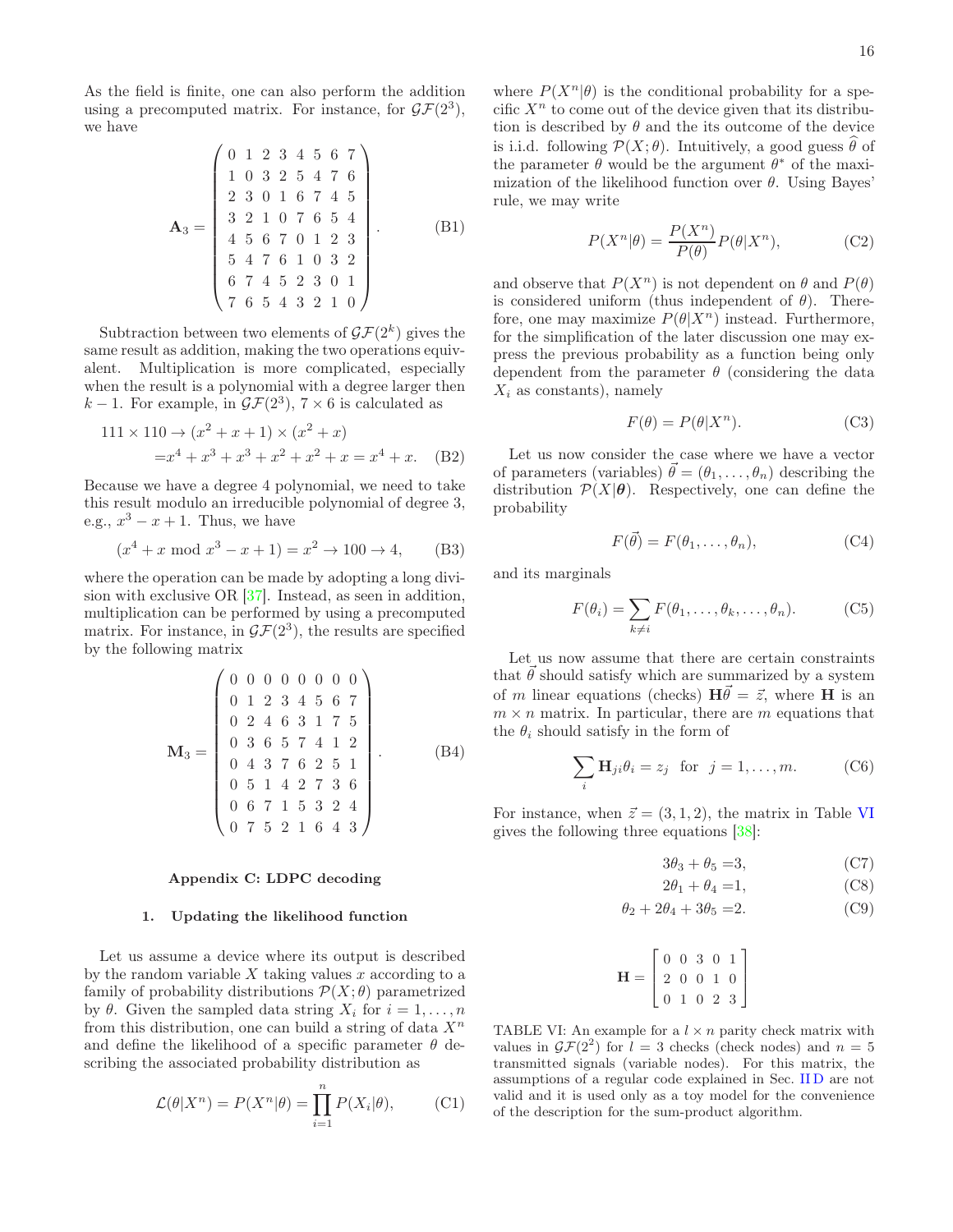Then one needs to pass from the (a priori) probability distribution of Eq. [\(C4\)](#page-15-2) to

$$
\widetilde{F}(\vec{\theta}) = F(\vec{\theta}|\mathbf{H}\vec{\theta} = \vec{z}),\tag{C10}
$$

and calculate the respective marginals

<span id="page-16-0"></span>
$$
\widetilde{F}(\theta_i) = F(\theta_i | \mathbf{H}\vec{\theta} = \vec{z}).\tag{C11}
$$

# <span id="page-16-2"></span>Algorithm 2 Non-Binary Sum-Product Algorithm

 $\textbf{Input:} P(\overline{K}_i | X_i \underline{K}_i), K^l_{\text{sd}}, \, \textbf{Output:} \widehat{K}^n, \text{find,} \, \text{find}_{\text{rnd}}$ 1: Step 1: Initialization 2:  $\vec{z} \leftarrow K_{\text{sd}}^l$ 3:  $j, i \leftarrow j, i : \mathbf{H}_{ji} \neq 0$  (Tanner graph creation) 4:  $f_i^{\overline{\kappa}} \leftarrow P(\overline{K}_i = \overline{\kappa}|X_i, \underline{K}_i)$ 5:  $q_{ji\overline{\kappa}} \leftarrow f_i^{\overline{\kappa}}$ 6: for iter =  $1, 2, \ldots$  iter<sub>max</sub> do 7: Step 2: Horizontal Step 8:  $r_{ji\overline{k}} \leftarrow \sum \Pr \left[\sigma_{j(i-1)} = s \right] \Pr \left[\rho_{j(i+1)} = t \right]$ s,t: s+ $t=z_j-\mathbf{H}_{ji}\overline{\kappa}$ 9: Step 3: Vertical Step  $10:$  $\overline{\xi}_{ji} \leftarrow \alpha_{ji} f_i^{\overline{\kappa}} \prod$  $\prod_{m\setminus j} r_{mi\overline{\kappa}}, \, \alpha_{ji} : \sum_{\overline{\kappa}=0}^{2^q-1}$  $\sum_{\overline{\kappa}=0} q_{ji\overline{\kappa}} = 1$ 11: Step 4: Tentative Decoding 12:  $\widehat{K}_i \leftarrow \arg \max f_{i\overline{\kappa}} \prod r_{ji\overline{\kappa}}$ κ j 13: if  $\widehat{H}\widehat{K}^n = \vec{z}$  then<br>14: return  $\widehat{K}^n$ , fno 14: **return**  $\widehat{K}^n$ , fnd<sub>rnd</sub>, fnd ← True 15: end if 16: if iter  $=$  iter<sub>max</sub> then 17: **return** fnd ← False 18: end if 19: end for

#### 2. Sum-product algorithm

The sum-product algorithm uses the intuition of the previous analysis to efficiently calculate the marginals

<span id="page-16-3"></span>
$$
\widetilde{F}(\overline{K}_i) = F(\overline{K}_i | \mathbf{H} \overline{K}^n = K_{\text{sd}}^l)
$$
\n(C12)

of Eq. [\(C11\)](#page-16-0) for  $\theta_i := \overline{K}_i$ ,  $\vec{\theta} := \overline{K}^n$ ,  $\vec{z} := K_{sd}^l$  and the a priori marginal probabilities  $F(K_i = \overline{\kappa}) = P(\overline{\kappa}|X_iK_i)$ , calculated in Eq. [\(66\)](#page-6-8). To do so, it associates a Tanner (factor) graph to the matrix  $H$  and assumes signal exchange between its nodes. More specifically, the graph consists of two kinds of nodes:  $n$  variable nodes representing the parameters (variables)  $\overline{K}_i$  and m check nodes representing the linear equations (checks) described by  $\mathbf{H}\overline{K}^n = K_{\text{sd}}^l$ . Then, for each variable *i* that participates in the jth equation, there is an edge connecting the relevant nodes. At this point, we present an example of such a Tanner (factor) graph in Fig.  $10(a)$  $10(a)$ , based on the matrix H in Table [VI.](#page-15-1) The signal sent from the variable node *i* to a factor node *j* is called  $q_{ji\overline{k}}$  and is the probability that the variable  $\overline{K}_i = \overline{\kappa}$  and all the linear equations



<span id="page-16-1"></span>FIG. 10: a) Tanner graph of the parity check matrix of Table [VI.](#page-15-1) The variable (output) nodes (white disks) are connected with the check (syndrome) nodes (black disks) when  $H_{ji} \neq 0$ . b) One instance of the horizontal step (Step 2) of Algorithm [2.](#page-16-2) Here, the signal probability  $r_{34\overline{k}}$  is updated for all the  $\overline{\kappa} \in \mathcal{GF}(2^2)$  from the contribution (blue arrows) of the rest of the neighbour variable nodes of check node 3, apart from the variable node 4 (node in blue). This update will be repeated in the same step for all the variable nodes, i.e.,  $r_{32\overline{k}}$  and  $r_{35\overline{k}}$  will be calculated too. The same procedure will be followed for syndrome nodes 1 and 2 before the algorithm passes to the horizontal step. This description provides the conceptual steps to derive the desirable result. Practically, the algorithm follows a more complex path, e.g., calculates probabilities of partial sums. However, this path gives an advantage in terms of efficient calculations. c) An instance of the horizontal step (Step 3) of Algorithm [2.](#page-16-2) Here the probability  $q_{15\overline{k}}$  is updated for all the  $\overline{k} \in \mathcal{GF}(2^2)$ . It is updated only from the contribution of syndrome node 3 (green arrow), while node 1 (node in green) is not participating. This update will happen for all the syndrome nodes, namely  $q_{35\overline{k}}$  will be calculated too. It will be repeated also for all variable nodes, before the tentative decoding (Step 4) is going to start.

are true, apart from equation  $j$ . The signal sent from the check node j to the variable node i is called  $r_{ji\overline{k}}$  and is equal with the probability of equation  $j$  to be satisfied, if the variable  $\overline{K}_i = \overline{\kappa}$ . Note that, based on these definitions, the marginals of Eq. [\(C12\)](#page-16-3) are given by

<span id="page-16-4"></span>
$$
\widetilde{F}(\overline{K}_i = \overline{\kappa}) = q_{ji\overline{\kappa}} r_{ji\overline{\kappa}},\tag{C13}
$$

for any equation  $j$  that the variable  $i$  takes part in.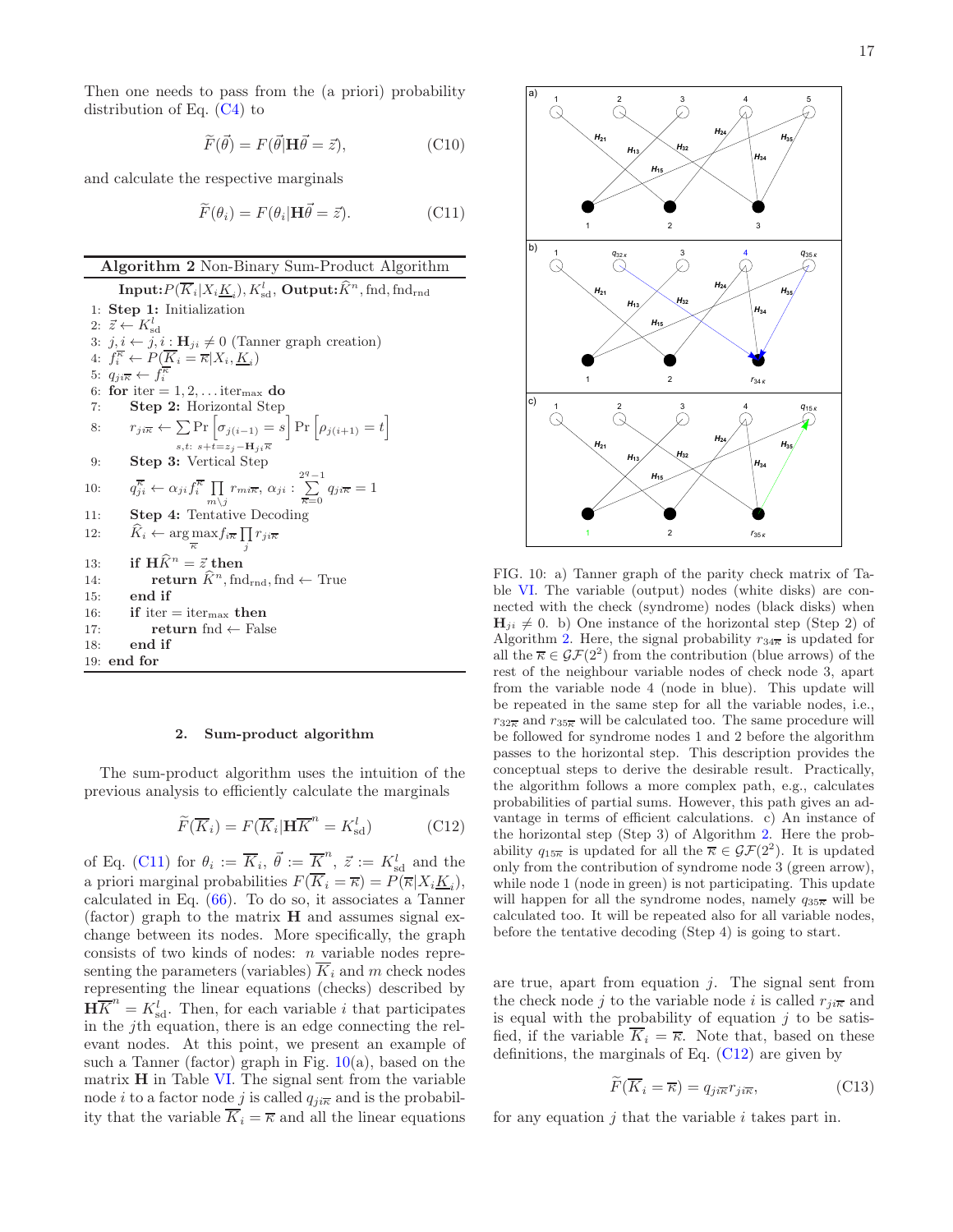In particular, in each iteration, the algorithm updates the  $r_{ii\overline{k}}$  (horizontal step) through the signals of the neighbour variable nodes apart from the signal from node  $i$  by the following rule: given a vector  $\overline{K}^n$  where its *i*th element is equal to  $\overline{K}_i = \overline{\kappa}$  we have

$$
r_{ji\overline{\kappa}} = \sum_{\{i\}} \text{Prob}[K_{\text{sd}j} | \overline{K}^n] \prod_{k \in \mathcal{N}(j) \backslash i} q_{jk\overline{K}_k}, \qquad \text{(C14)}
$$

where  $\text{Prob}[K_{\text{sd}j}|\overline{K}^n]$  takes the value 1, if the check j is satisfied from  $\overline{K}^n$ , or 0 if it is not. Note that the values of  $q_{jk}\overline{K}_k$  are initially updated with the a priori probabilities during the initialization step (see line 5 of Algorithm [2\)](#page-16-2) and that  $\mathcal{N}(j)$  are the set of neighbours of the jth check node. An example of such an update is depicted in Fig.  $10(b)$  $10(b)$ .

In fact, the algorithm takes advantage of the fact that

<span id="page-17-1"></span>
$$
r_{ji\overline{\kappa}} = \text{Prob}\left[\sigma_{j(i-1)} + \rho_{j(i+1)} = K_{sdj} - \mathbf{H}_{ji}\overline{K}_i\right],\tag{C15}
$$

where

$$
\sigma_{jk} = \sum_{i:i \le k} \mathbf{H}_{ji} \overline{K}_i, \quad \rho_{jk} = \sum_{i:i \ge k} \mathbf{H}_{ji} \overline{K}_i \tag{C16}
$$

are partial sums with different direction running over the *j*th check. More specifically, Eq.  $(C15)$  can be further simplified into a sum of a product of probabilities of the previous partial sums taking specific values by satisfying the jth check, as in line 10 of the pseudocode of Algo-rithm [2.](#page-16-2) Then, the algorithm updates the  $q_{ii\overline{k}}$  through the signals coming from the neighbour check nodes apart from node j, as depicted for the example in Fig.  $10(c)$  $10(c)$ . The rule to do so is given in line 12 of the pseudocode (vertical step). Finally, in the tentative decoding step, the algorithm takes the product of  $q_{ji\overline{k}}$  and  $r_{ji\overline{k}}$ , then cal-culates and maximizes the marginal of Eq. [\(C13\)](#page-16-4) over  $\overline{\kappa}$ . The arguments  $\hat{K}_i$  of this maximization of every marginal create a good guess  $\widehat{K}^n$  for  $\overline{K}^n$ . In the next iteration, the algorithm follows the same steps, using the previous  $q_{ij\overline{k}}$ to make all the updates.

## <span id="page-17-0"></span>Appendix D: Toeplitz matrix calculation with Fast-Fourier Transform

The time complexity of the dot product between a Toeplitz matrix  $\hat{\mathbf{T}}$  and a sequence **x** is  $O(\tilde{n}^2)$ . This complexity can be reduced to  $O(\tilde{n} \log \tilde{n})$  using the definition of a circulant matrix and the FFT. A circulant matrix C is a special case of the Toeplitz matrix, where every row of the matrix is a right cyclic shift of the row above it [\[39\]](#page-19-26). Such a matrix is always square and is completely defined by its first row  $C_{\text{def}}$ .

The steps are as follows [\[40\]](#page-19-27):

• The Toeplitz matrix is reformed into a circulant matrix by merging its first row and column together. Since the former has dimensions  $\tilde{n} \times r$ , where  $\tilde{n}$  is the privacy amplification block length and  $r$  is the length of the final key, the length of the definition of the latter becomes  $\tilde{n} + r - 1$ .

- The decoded sequence to be compressed is extended, as  $r - 1$  zeros are padded to its end. The length of the new sequence  $S_{ext}$  is now equal to the length of the circulant matrix definition.
- To efficiently calculate the key, an optimized multiplication is carried out as

$$
\mathfrak{F}^{-1}[\mathfrak{F}(\mathbf{S}_{\text{ext}}) * \mathfrak{F}(\mathbf{C}_{\text{def}})] \tag{D1}
$$

where  $\mathfrak F$  represents the FFT and  $\mathfrak F^{-1}$  stands for the inverse FFT. Because of the convolution theorem, the ∗ operator signifies the Hadamard product and therefore element-wise multiplication can be performed.

- As the key format is required to be in bits, the result of the inverse FFT is taken modulo 2.
- The key  $\bf{K}$  is constituted by the first r bits of the resulting bit string of length  $\tilde{n} + r - 1$ .

## Appendix E: Software benchmarks

The benchmarks for the entire runtime duration and the peak memory consumption, with regards to different sizes for the N and  $n_{\text{bks}}$  variables, are portrayed in Fig. [11.](#page-18-9) Around 95% of the runtime is ascribed to the duration of the non-binary sum-product algorithm, while the heavy memory load is predominantly because of the privacy amplification stage. The slow speed of the decoding stage is justified, as the non-binary sum-product algorithm is complex in nature. In addition, in order to achieve a positive composable key rate, the block sizes have to be sufficiently large  $(N > 10^5)$  and an adequate number of blocks has to be present as well.

For such a computational task, we employed the Interactive Research Linux Service of University of York, whose specifications are noted in Table [VII.](#page-18-10) Nevertheless, the software is able to run on a conventional computer as well; however, the speed will be significantly diminished. To provide algorithmic speedups we used various techniques, which include, but are not limited to the Numba library, parallelization, the use of dictionary structures (whose lookup time complexity is  $\mathcal{O}(1)$ ) and precomputed tables for the Galois field computations.

An advantage of the sum-product algorithm is that it is parallelizable. Therefore, possessing more processing cores is beneficial in terms of speed and, consequently, such projects are often carried out on Graphical Processing Units (GPUs) [\[21](#page-19-9)] because of their superior number of cores compared to Central Processing Units (CPUs). To provide massive compatibility, the software is written to target solely CPUs. Future versions of the software may process the error correction stage on a GPU level.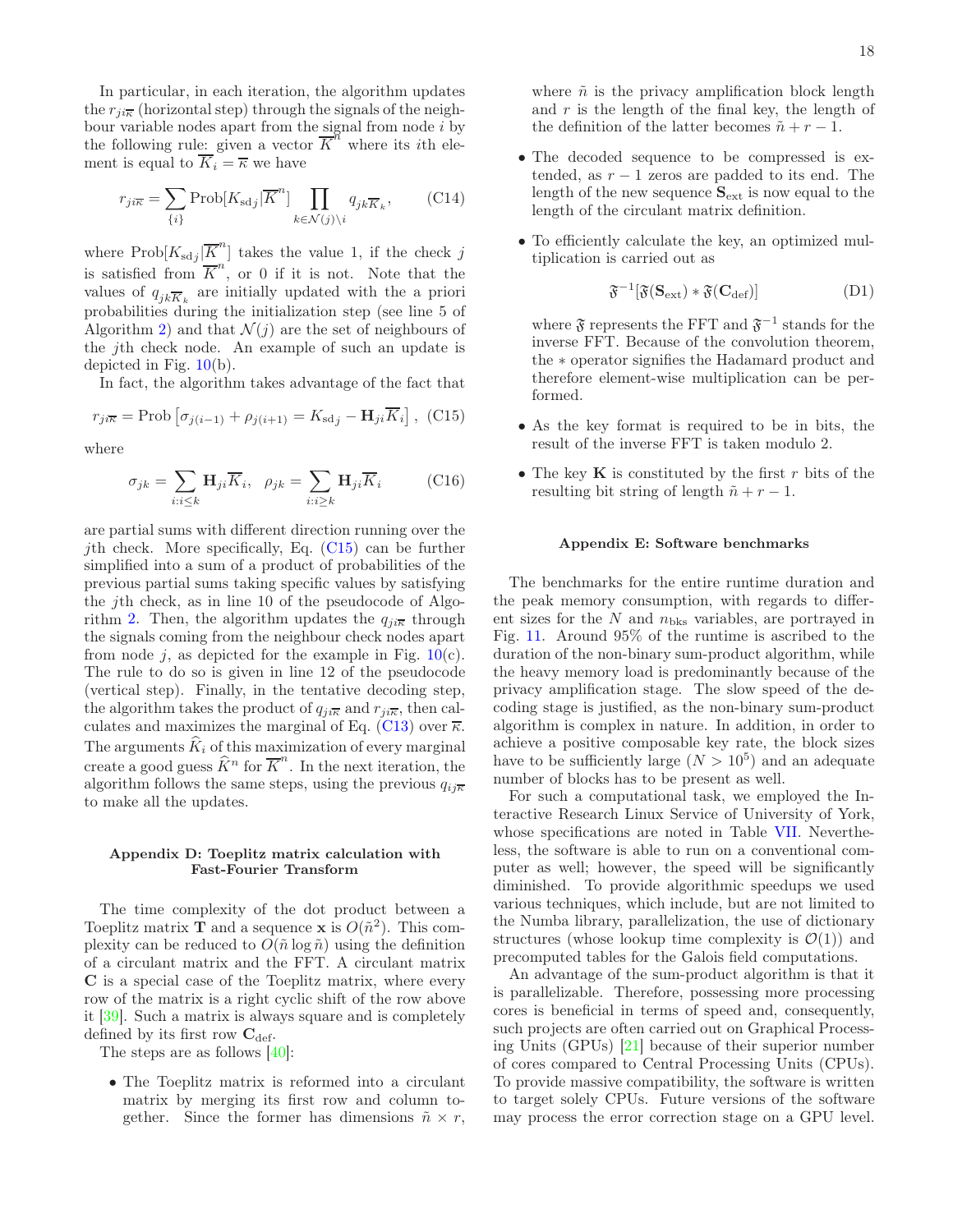

<span id="page-18-9"></span>FIG. 11: Computational benchmarks: Entire duration of a simulation (left) and peak memory consumption (right). These are provided with respect to a variable block size N (in blue) and a variable number of blocks  $n_{\text{bks}}$  (in orange). When N is variable, the number of blocks is constant and equal to  $n_{\text{bks}} = 100$ . When  $n_{\text{bks}}$  is variable, the block size is constant and equal to  $N = 250000$ . The results depicted are based on the simulations of Fig. [3](#page-11-1) and Fig. [4,](#page-11-2) respectively (whose corresponding sets of parameters can be found in Table [IV\)](#page-12-0). In order to successfully decode a block, around 40 iteration rounds are required on average.

| CPU Model       | Intel Xeon E5-2680 $v4$ |
|-----------------|-------------------------|
| CPU Clock Speed | $2.60$ GHz              |
| Number of Cores | 56                      |
| RAM             | 512GB                   |
| OS              | Ubuntu 20.04            |
| Python Version  | 3.8                     |

<span id="page-18-10"></span>TABLE VII: The specifications of the system, on which the simulations were executed.

In addition, the non-binary sum-product method used in this paper is anachronistic in terms of speed. There exists a newer method, which replaces the stages that demand the most complexity with FFT computations [\[41\]](#page-19-28). Future improvements on the algorithm could potentially include this method as well.

Generating a shared secret key  $\bf{K}$  for a particular set

of noise parameters in a quick manner is a matter of optimization of the block size, the number of blocks and the discretization bits. Let us examine the well-studied case of  $SNR = 12$ . In Sec. [IV,](#page-11-0) it is explained that selecting a small number of blocks with a large block size over a large number of blocks with a smaller block size is beneficial for the key rate. Furthermore, in Fig. [9,](#page-14-2) it is shown that  $p = 8$  provides a reasonable boost in the error-correction speed. On the contrary, choosing  $p = 9$ offers little advantage when the average number of iterations is already small; however the key rate sacrifice is large. Under  $R_{code} = 0.875$  and  $p = 8$ , the algorithm needs around 32.5 iterations on average to decode a block. Taking all the above into consideration, a simulation with the parameters  $N = 352000$ ,  $n_{\text{bks}} = 5$  and  $p = 8$  can produce a key with a composable key rate of around  $10^{-4}$ bits/use and a delay time of less than 30 minutes.

- <span id="page-18-0"></span>[1] S. Pirandola, U. L. Andersen, L. Banchi, M. Berta, D. Bunandar, R. Colbeck, D. Englund, T. Gehring, C. Lupo, C. Ottaviani, J. L Pereira, M. Razavi, J. S. Shaari, M. Tomamichel, V. C. Usenko, G. Vallone, P. Villoresi, and P. Wallden, "Advances in quantum cryptography," Adv. Opt. Photon. 12, 1012–1236 (2020).
- <span id="page-18-1"></span>[2] J. Park, "The concept of transition in quantum mechanics," Foundations of Physics 1 23–33 (1970).
- <span id="page-18-2"></span>[3] W. Wootters, and W. Zurek, "A Single quantum cannot be cloned," Nature 299, 802–803 (1982).
- <span id="page-18-3"></span>[4] C. H. Bennett and G. Brassard, "Quantum cryptography: public key distribution and coin tossing," in Proceedings of the International Conference on Computers, Systems & Signal Processing, Bangalore, India, December 1984, pp. 175–179.
- <span id="page-18-4"></span>[5] D. Bunandar, L. C. G. Govia, H. Krovi, and D. Englund, "Numerical finite-key analysis of quantum key distribution," npj Quantum Inf 6, 104 (2020).
- <span id="page-18-5"></span>[6] F. Grosshans and P. Grangier, "Continuous variable quantum cryptography using coherent states," Phys. Rev. Lett. 88, 057902 (2002).
- <span id="page-18-6"></span>[7] C. Weedbrook, A. M. Lance, W. P. Bowen, T. Symul, T. C. Ralph, P. K. Lam, "Quantum cryptography without switching," Phys. Rev. Lett. 93, 170504 (2004).
- <span id="page-18-7"></span>[8] C. Weedbrook, S. Pirandola, R. García-Patrón, N. J. Cerf, T. C. Ralph, J. H. Shapiro, and S. Lloyd, "Gaussian quantum information," Rev. Mod. Phys. 84, 621 (2012).
- <span id="page-18-8"></span>[9] S. Pirandola, R. Laurenza, C. Ottaviani, and L. Banchi, "Fundamental Limits of Repeaterless Quantum Communications," Nat. Commun. 8, 15043 (2017).